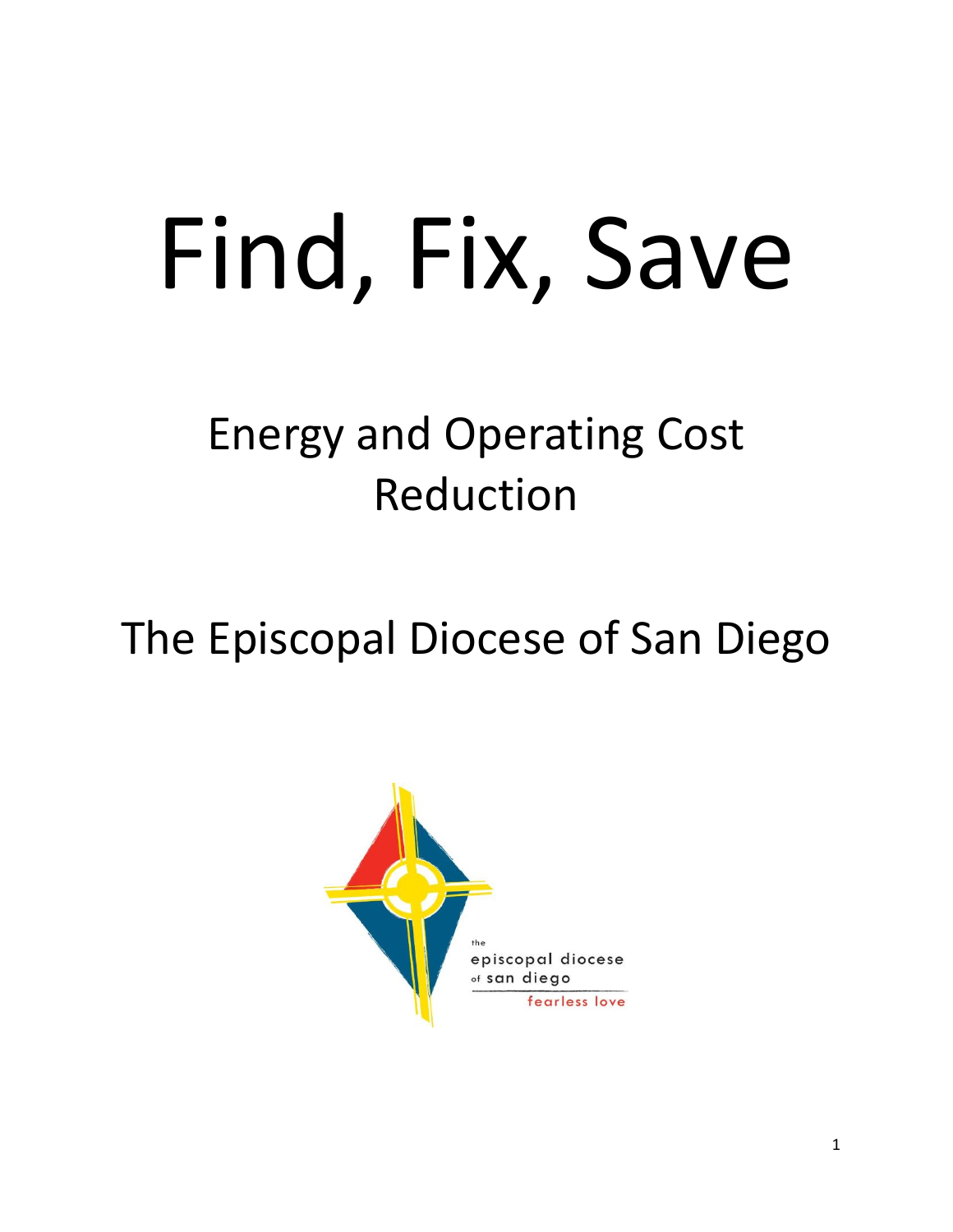#### Table of Contents

|                                     | Page           |
|-------------------------------------|----------------|
| Summary                             | 3              |
| How do we use energy?               | 4              |
| Process                             | $\overline{7}$ |
| <b>Energy Audit/Review</b>          | 10             |
| <b>Energy Efficiency Measures</b>   | 11             |
| Solar                               | 15             |
| Financing                           | 17             |
| Conclusion - What if we do nothing? |                |
| Appendix                            |                |
| Contractors                         | 23             |
| <b>Financing Sources</b>            | 26             |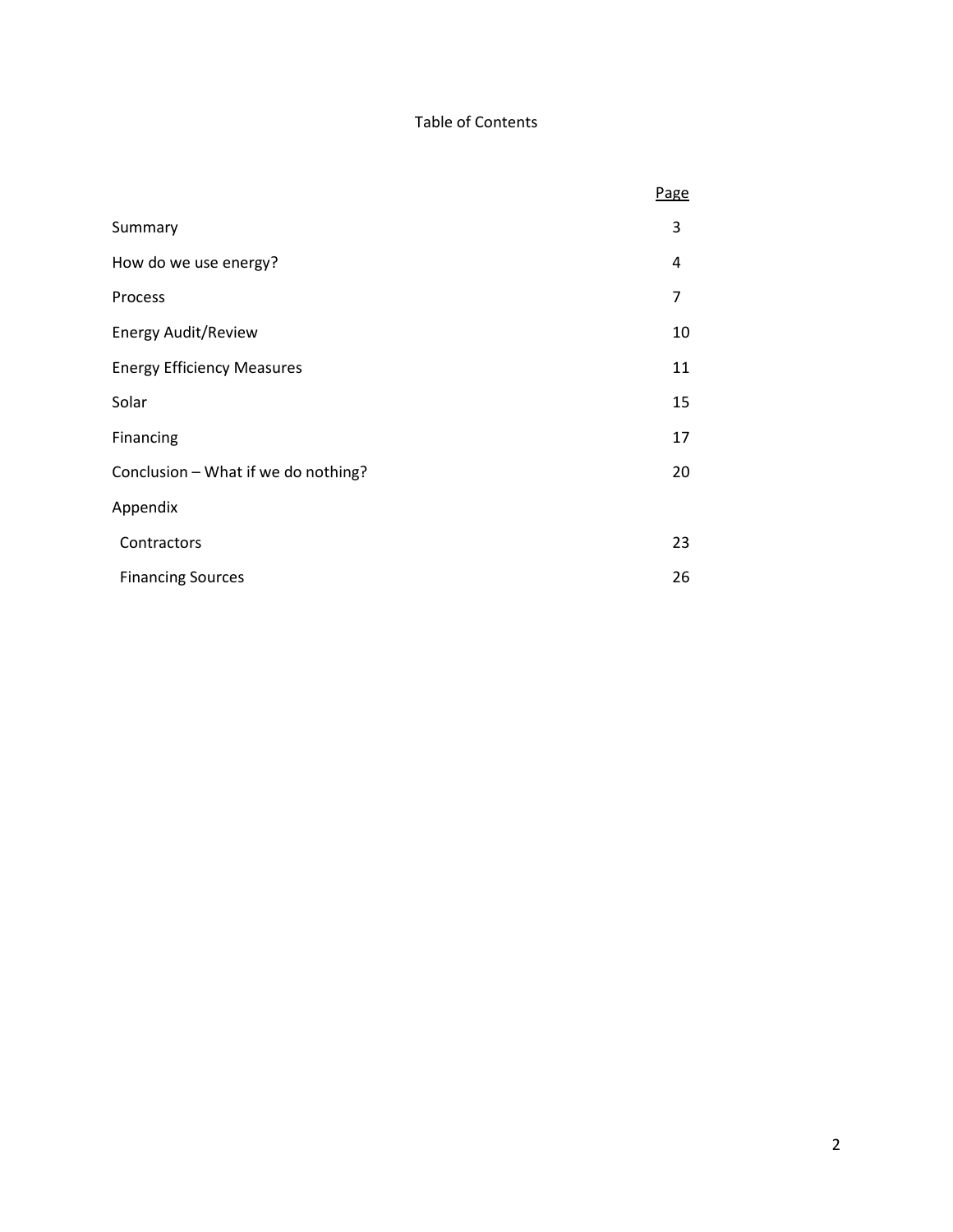#### **Summary / Introduction**

Parish Finance Committees and Vestries are constantly faced with a number of challenges associated with energy usage.

- 1. Energy costs continue to rise as SDG&E attempts to cope with increasing costs associated with maintaining its grid and purchasing power from third party providers.
- 2. Technology continues to improve with regards to efficiency measures that will reduce the amount of electrical and water usage.
- 3. The cost of solar has declined to the point where it now, in many cases, produces positive cash flow savings from day one of installation. The use of solar will enable the Parish to fix its energy costs further creating savings over the long term.
- 4. Battery storage is now a commercial reality and can further reduce energy costs while also isolating each Parish from the grid.
- 5. How do we pay for this?
- 6. We as Christians have an obligation to do our best to save and preserve God's creation.

The problems outlined above are complex, can involve multiple contractors and to the novice are daunting. The purpose of this manual is to explain the alternatives open to parishes and provide them with contacts in order for them to begin to achieve their goals and objectives of reducing their energy costs, reducing their operating expenses, improving operating cash flow and doing their Christian duty.

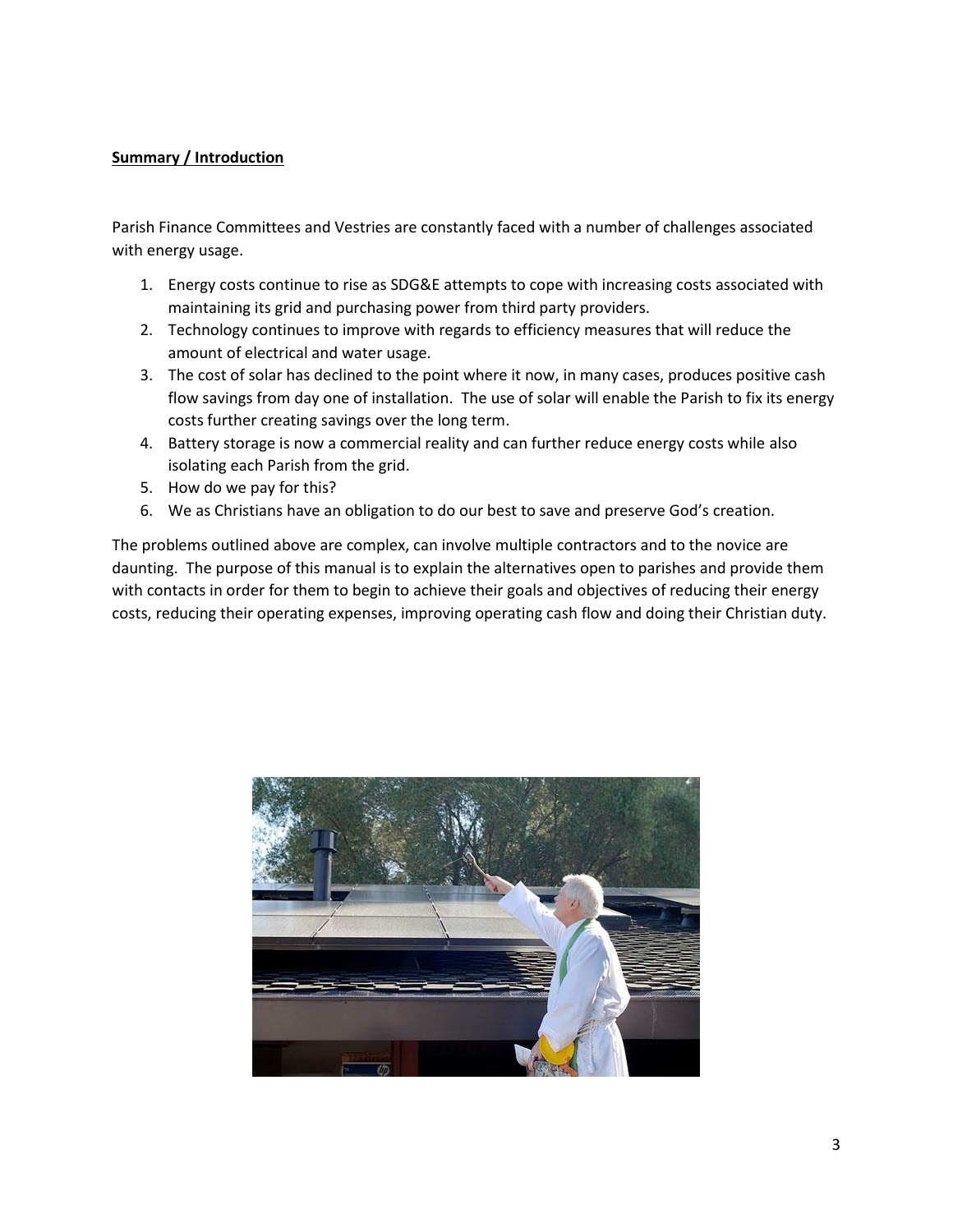#### **How do we use energy?**

*"The most efficient electric light is the one that is turned off."*

Our buildings and grounds use energy in three separate areas:

- Lighting Interior and exterior
- Heating, Ventilation, Air Conditioning (HVAC)
- Miscellaneous (Pumps, refrigerators, freezers, computers, copiers, etc.)

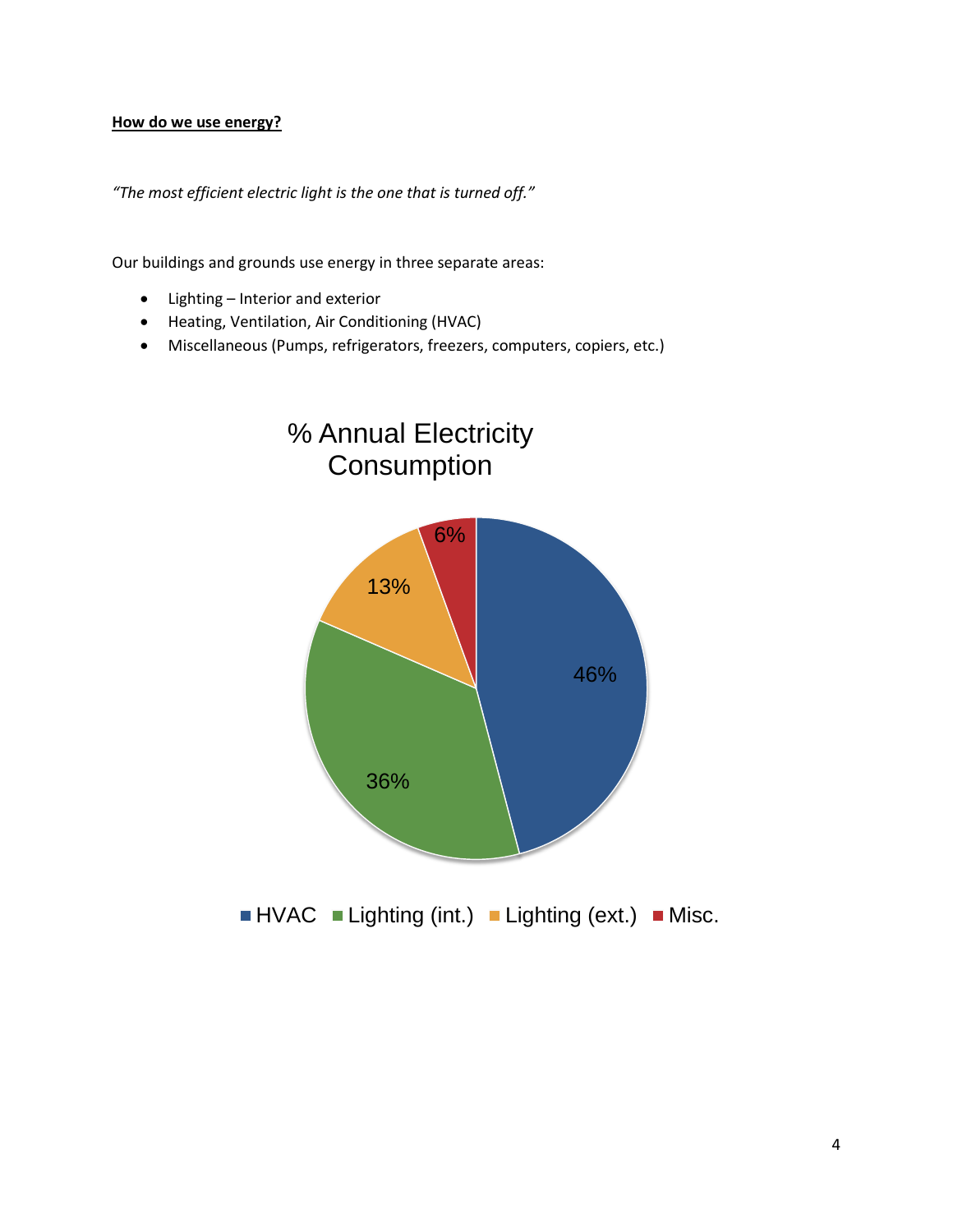The energy costs that we incur can be best be visualized as a pile of children's blocks. The more electrical usage the higher the tower and the greater the bill. By implementing energy efficiency we can remove some of the blocks by automatically turning lights off if rooms are not in use, or implementing computer controlled thermostats so we are not cooling or heating a facility that has no one in it. We can also reduce the size or thickness of the blocks by implementing LED lighting, exchanging old refrigerators and freezers for new energy efficient appliances, purchasing modern HVAC equipment, installing a cool roof and installing new windows where appropriate. The result will be a smaller pile of blocks and a reduced electric bill.

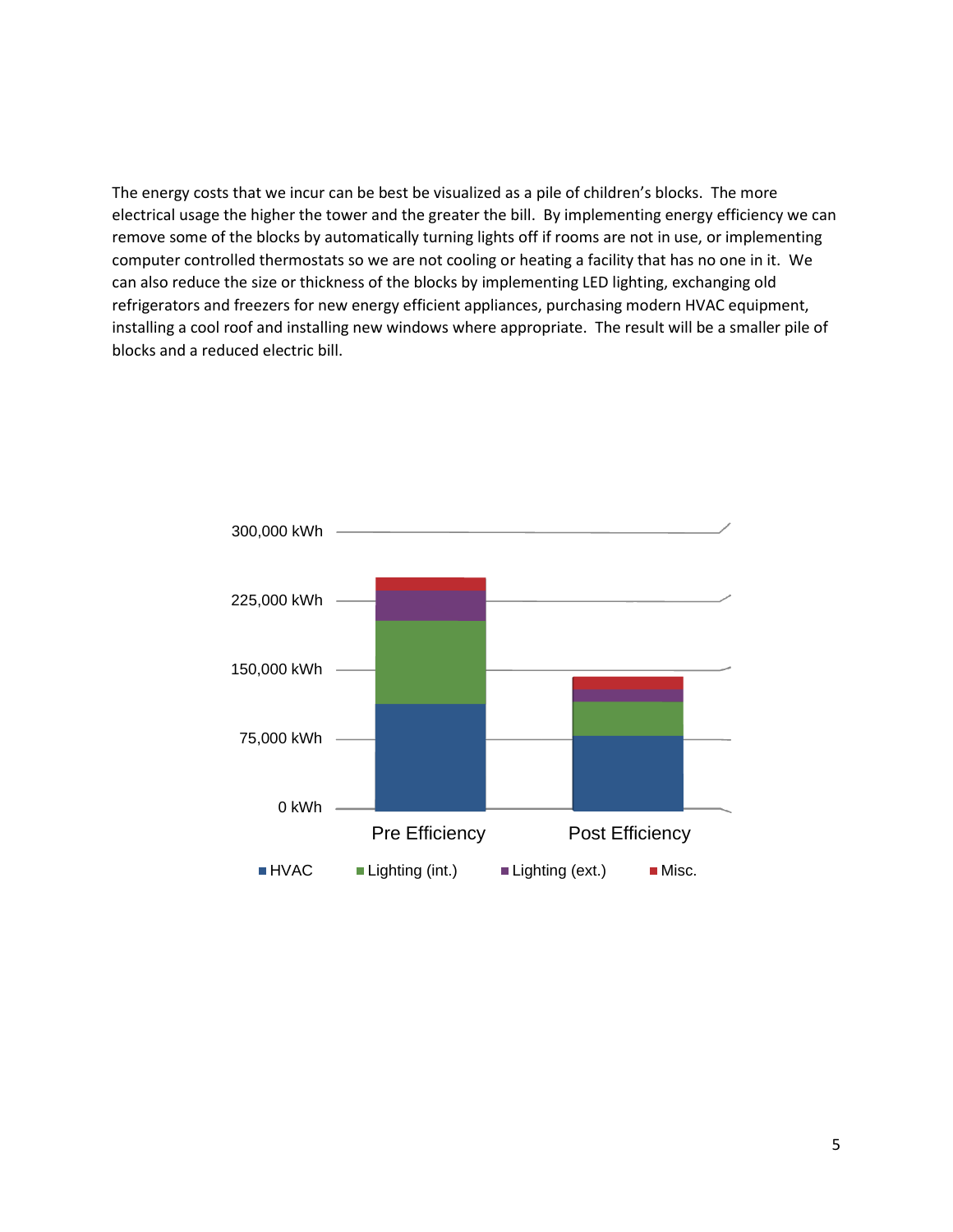Typical reductions in electrical usage are:

#### **HVAC – (Heating, ventilation and air conditioning)**

25% to 35% reduction in energy costs

**Lighting – Interior**

25% to 50% reduction in energy costs

**Lighting – Exterior**

25% to 50% reduction in energy costs

#### **Miscellaneous**

Site specific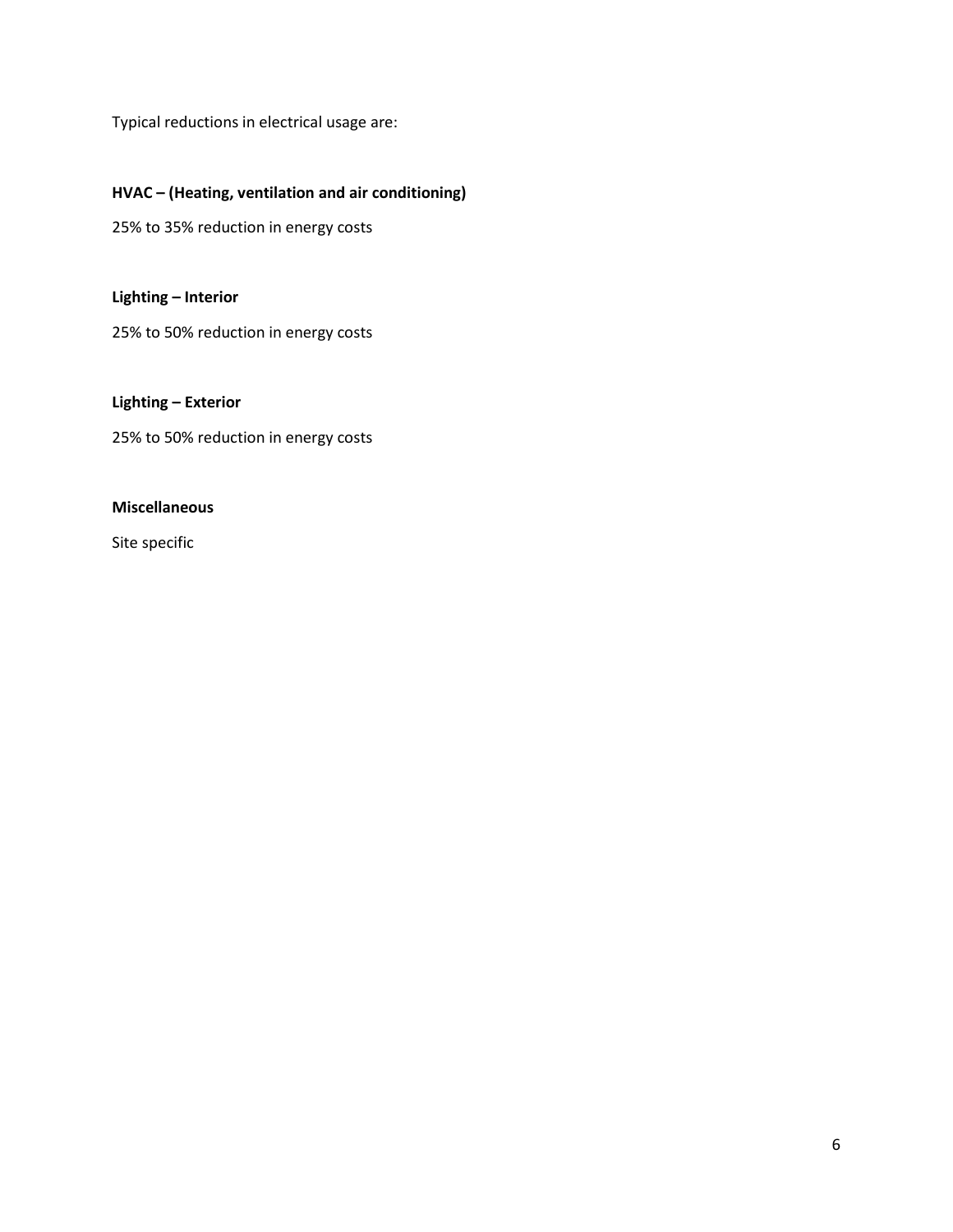#### **Process**

In order to achieve our goal of reducing our energy costs we need to determine what measures we can take on that will reduce our energy bills. We need to answer the question what are the things that we can do to reduce our energy costs? Equally important is to quantify the amount of the savings for a projection period of 10 + years and to determine the economics of the savings measures. The Parish can then look at the costs, the returns and pick the measures that fit best with its facility, location and congregation. Every location is different and we all utilize our facilities in a different manner given the various communities that we serve. This implies that each Parish may choose different energy efficiency measures in order to reduce their electrical costs.

Once the efficiency measures are chosen the Parish may want to engage contractors in order to receive hard bids as to the cost to implement the energy efficiency measures chosen. We have taken the liberty of suggesting experienced contractors who are interested in working with the Parishes within our Diocese. Each Parish is certainly free to contact other contractors at their discretion.

Finally, once the electric bill of the parish is minimized and the energy efficiency measures have been installed then the Parish may want to consider the installation of solar. The installation of solar PV, photovoltaic, on the roof and/or on parking lot canopies puts an electrical power plant on the Parish grounds. Since the cost of the solar is fixed, by installing solar the Parish in essence fixes the cost of its electrical usage for the life of the solar installation. (Normally 25+ years.) This allows the Parish to lock in the savings generated by its energy efficiency measures. By fixing the Parish's energy cost solar also allows the Parish to plan its operating costs for years to come.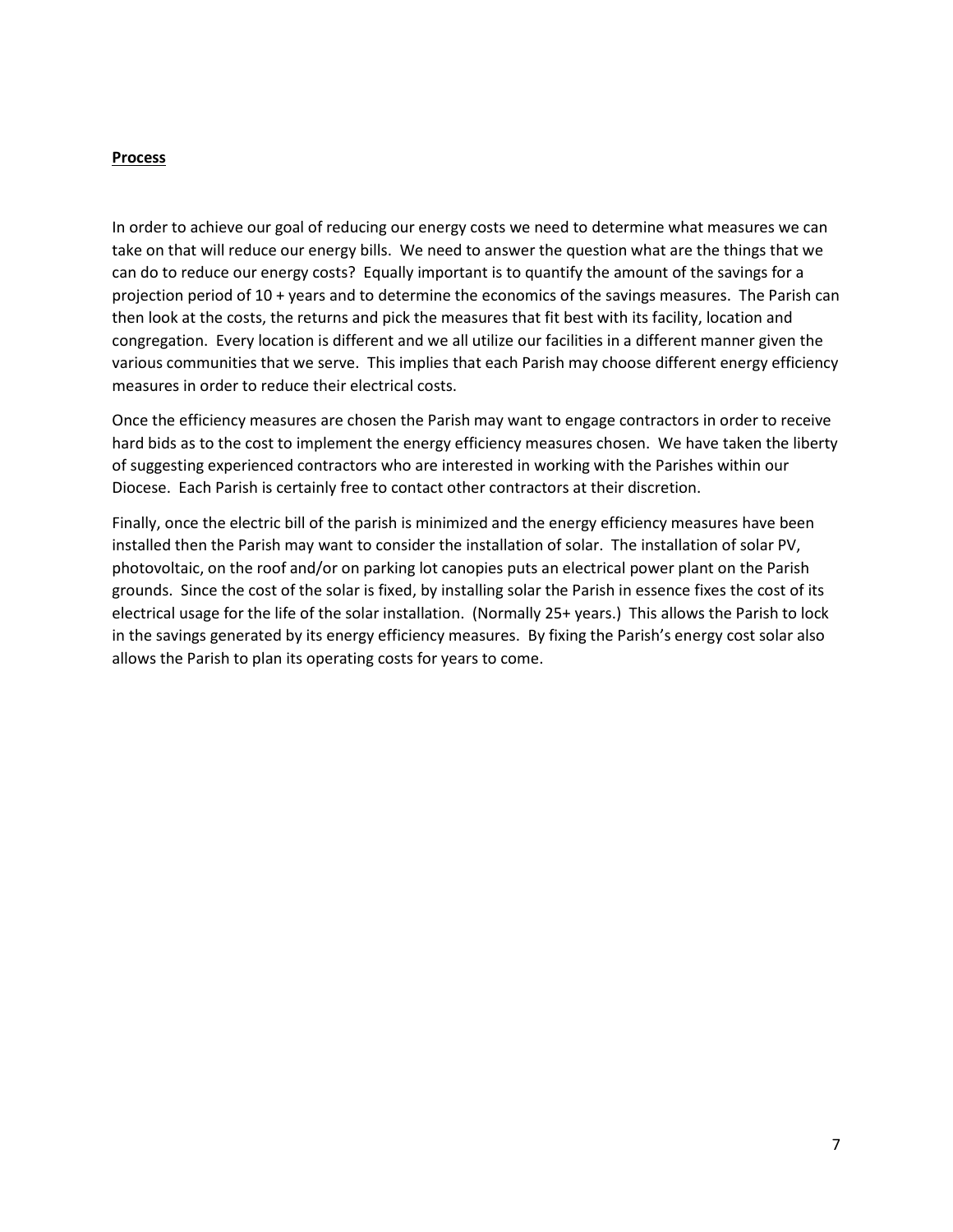

 $\blacksquare$  HVAC  $\blacksquare$  Lighting (int.)  $\blacksquare$  Solar  $\blacksquare$  Lighting (ext.)  $\blacksquare$  Misc.

The cost of batteries has now begun to drop to levels where in certain instances they can also reduce the total energy cost of the Parish. Admittedly, battery technology is in its infancy as compared to solar and experts believe that like solar the costs of batteries will fall by 75% within the next five to ten years. Batteries accomplish two objectives. First, the California Public Utility Commission is looking to implement demand charges on both residential and commercial properties in the coming years. A demand charge is a separate charge than your normal usage charge. When you turn on your television there is a surge in electrical usage. This surge moderates after a few minutes of operations yet SDG&E must have enough electrical capacity to handle the surge. Thus, it charges the demand charge to compensate it for the fact that it must have sufficient capacity. These demand charges are significant and can add on to the total cost of the electric bill. The battery eliminates the demand charge by the Parish drawing power initially from the battery prior to accessing the grid.

It is expected that we will be facing possible brownouts and blackouts in the near future. If a Parish implements a battery system it will become an "oasis" of power. Everyone's power will be out in a brownout or blackout but the Parish will be a place where the community will be able to charge their devices and stay in contact with the world. People have traditionally gone to churches in times of natural disaster. By implementing a battery system the Parish will be able to further serve the community by being able to provide electric power during times of need.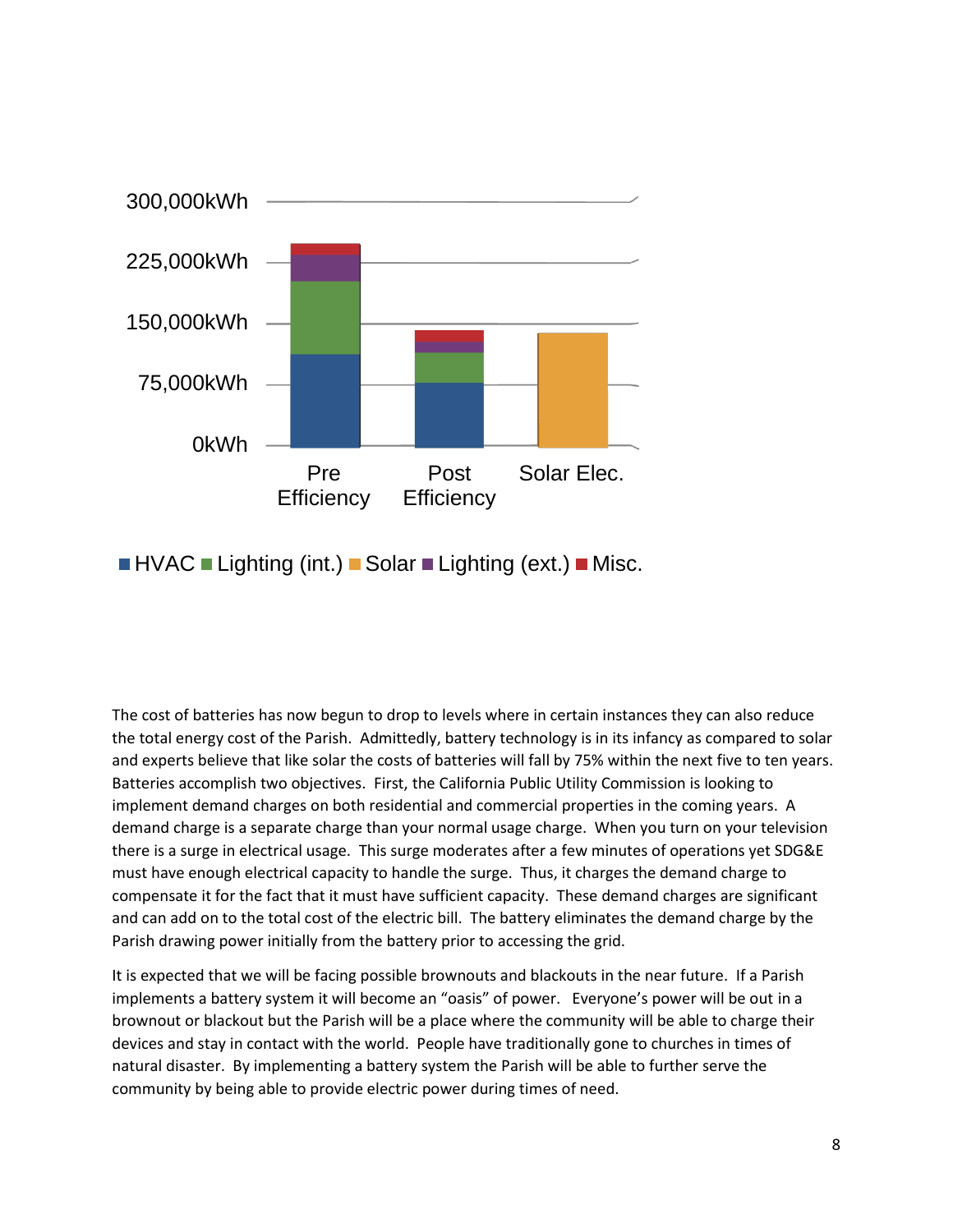The last hurdle is many times the most difficult which is the financing of the suggested improvements. The various types of financing are discussed in detail in this document but they are: a) Power purchase agreements; and, b) PACE (Property Assessed Clean Energy). The good news is that there is financing available that will finance the energy efficiency improvements, solar and batteries. Each Parish will need to evaluate the cost of the financing versus the cost and the savings associated with the improvements.

## In summary:

- 1. Parish makes the decision to reduce its power consumption and reduce costs.
- 2. Parish contacts an energy efficiency contractor/ energy audit to put together a list of suggested energy efficiency measures, together with projected costs and projected savings.
- 3. Parish picks from the list of measures and chooses which ones to implement.
- 4. Parish contacts contractors to get firm bids.
- 5. Parish makes a decision on contractors as well as costs.
- 6. Parish contacts financing sources and makes a decision as to type of financing.
- 7. Financing source funds the construction of the improvements.
- 8. Parish saves money and increases the amount of cash available for other aspects of its mission.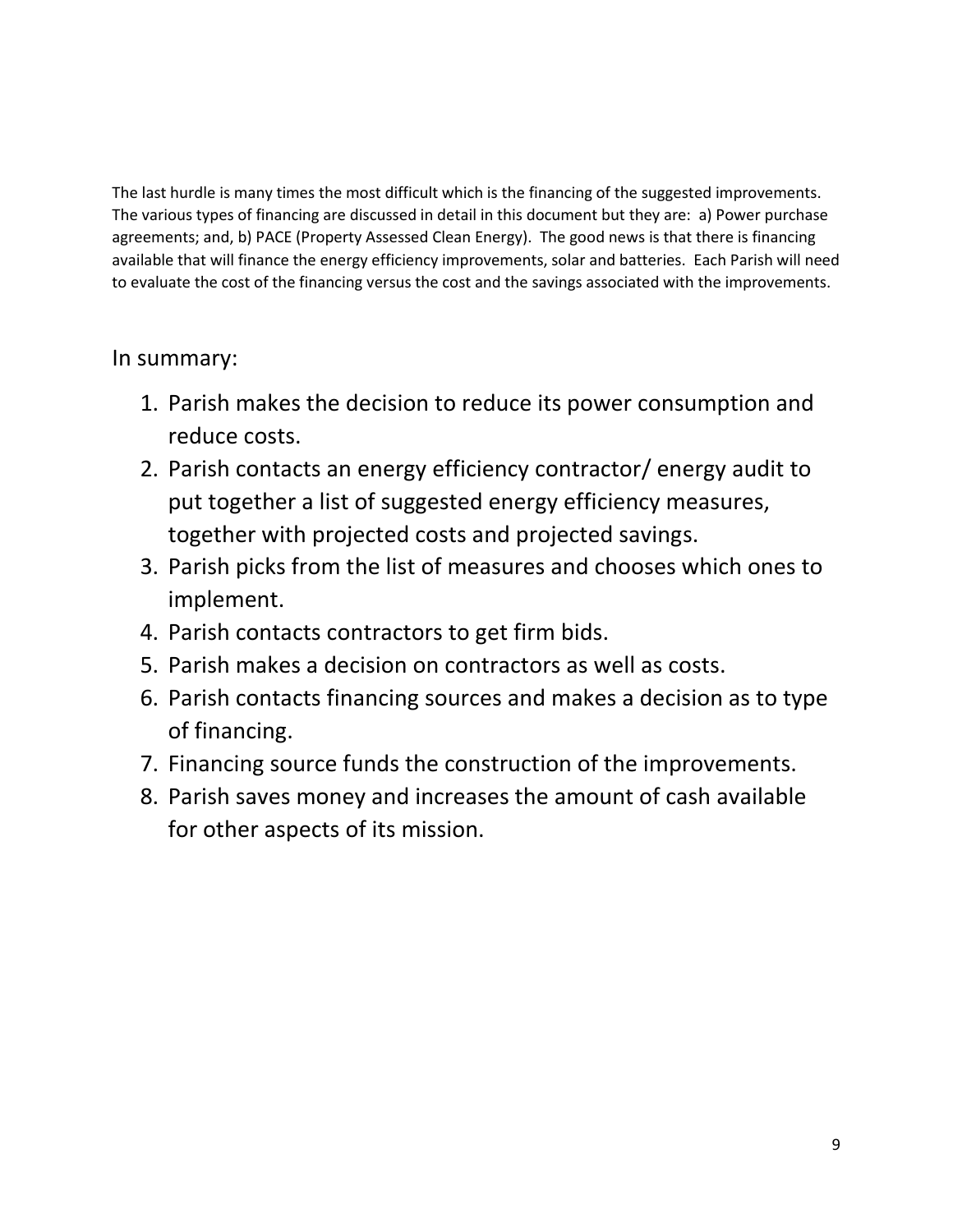#### **Energy Audit / Review**

An energy audit is a review of your facilities to determine:

- 1) No cost or minor adjustments to your operations that can save energy.
- 2) Short term energy retrofit improvements that can save energy
- 3) Action plans for long term capital improvements that can save energy
- 4) Comfort and code issues that can be addressed to improve the livability of your facility

The purpose of an energy audit is to determine where, when, why and how energy is used in a facility, and to identify opportunities to improve efficiency. Energy audit services are typically provided by energy consultants and engineering firms as well as large contractors. The auditor works closely with the Parish staff to discuss how the property is used and the appropriateness of any energy efficiency recommendations.

An audit typically begins with a review of historical and current utility data and benchmarking the Parish versus other similar buildings. This sets the stage for an onsite inspection of the physical buildings. The main outcome of an energy audit is a list of recommended energy efficiency measures, their associated energy savings potential and an assessment of whether the energy efficiency measures' installation costs are a good financial investment. Normally audits take a whole building approach by examining the building envelope, (Walls, insulation, windows and roof), building systems and operations and maintenance procedures.

The American Society of Heating, Refrigerating and Air-Conditioning Engineers, (ASHRAE) defines three levels of audits. Each audit level builds on the previous level and audit complexity and thoroughness increases as the level increases. In most cases a Level I audit should be sufficient

Level I: Site Assessment or Preliminary Audits identify no-cost and low-cost energy savings opportunities and a general view of potential capital improvements. Activities include an assessment of energy bills and a brief site inspection.

Level II: Energy Survey and Engineering Analysis Audits identify no-cost and low-cost opportunities and also provide energy efficiency measure recommendations in line with financial plans and potential capital-intensive energy savings opportunities. Level II audits include an in-depth analysis of energy costs, energy usage and building characteristics and a more refined survey of how energy is used.

Level III: Detailed Analysis of Capital-Intensive Modification Audits provide solid recommendations and financial analysis for major capital investments. In addition to Level I and Level II activities Level III audits include monitoring, data collection and engineering analysis.

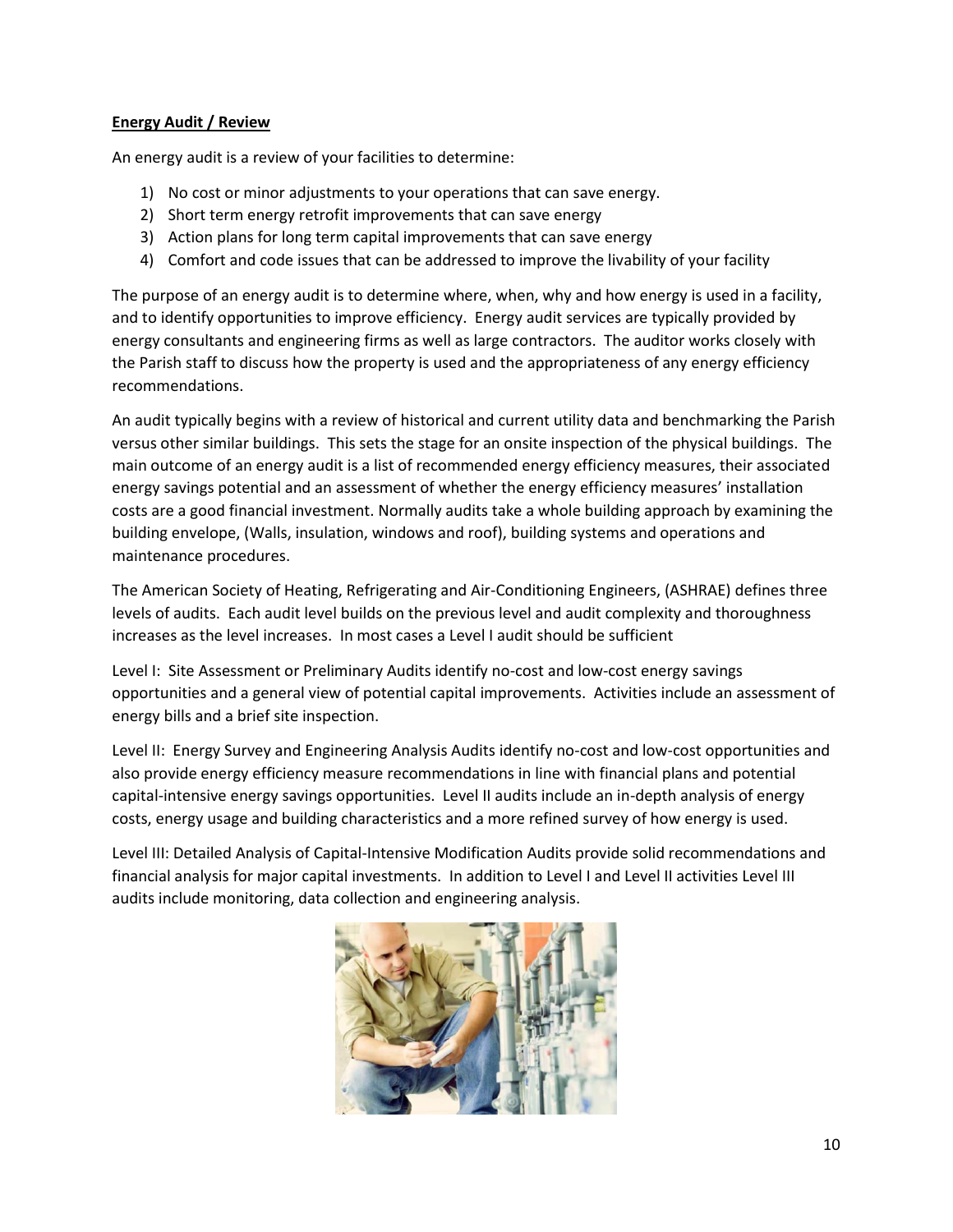#### **Energy Efficiency Measures**

Almost every capital improvement to a Parish which is not cosmetic has some form of energy efficiency associated with it. The guideline as to which improvements a Parish may want to make to its facility is outlined in the energy audit. The following are brief descriptions of the various improvements that may be recommended.

#### **Building Envelope**

The building envelope refers to the roof, windows, walls and insulation and the flooring of the building. By having a tight building envelope, the property is able to keep cool air inside during the summer months and prevent warm air from escaping during the winter.

#### **Roof**

The energy properties of roofs are measured by the Cool Roof Rating Council. The Cool Roof Rating Council is an independent organization that rates various roofing products. Roofs are rated based on their solar reflectance and thermal emittance. Solar reflectance determines how much of the sun's energy is reflected by the roof. Thermal emittance determines how much of the building's heat is emitted by the roof.

#### **Windows**

When analyzing windows the following characteristics are measured and rated according to the following energy performance characteristics:

- **U-factor** is the rate at which a window, door, or skylight conducts non-solar heat flow. It's usually expressed in units of Btu/hr-ft<sup>2</sup>-°F. For windows a U-factor may refer to just the glass or glazing alone. NFRC U-factor ratings, however, represent the entire window performance, including frame and spacer material. The lower the U-factor, the more energy-efficient the window, door, or skylight.
- **Solar heat gain coefficient (SHGC)** is the fraction of solar radiation admitted through a window, door, or skylight -- either transmitted directly and/or absorbed, and subsequently released as heat inside a building. The lower the SHGC, the less solar heat it transmits and the greater its shading ability. A product with a high SHGC rating is more effective at collecting solar heat during the winter. A product with a low SHGC rating is more effective at reducing cooling loads during the summer by blocking heat gain from the sun.
- **Air leakage** is the rate of air movement around a window in the presence of a specific pressure difference across it. It's expressed in units of cubic feet per minute per square foot of frame area (cfm/ft<sup>2</sup>). A product with a low air leakage rating is tighter than one with a high air leakage rating.

The ability of glazing in a window to transmit sunlight into a building can be measured and rated according to the following energy performance characteristics: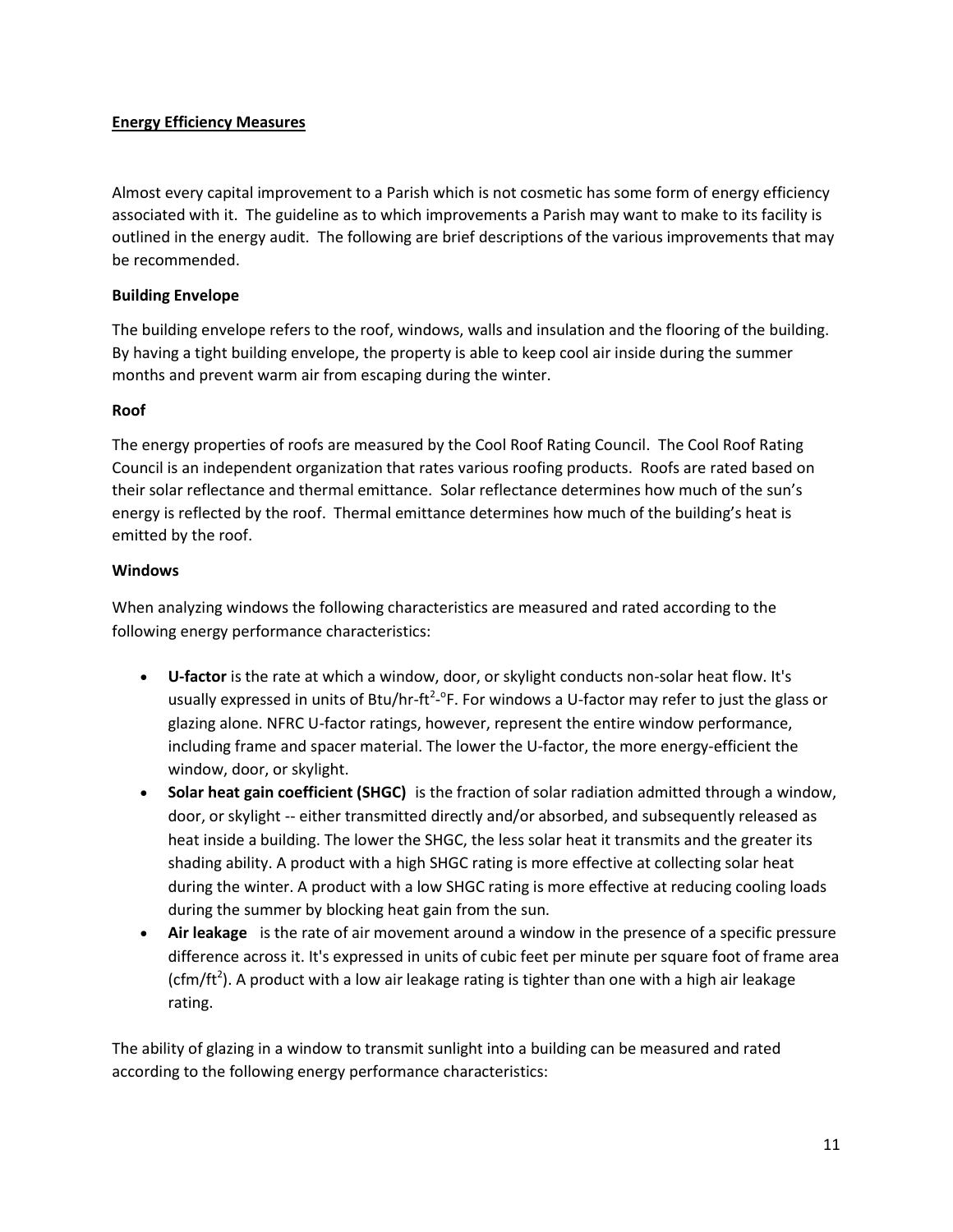- **Visible transmittance (VT)** is a fraction of the visible spectrum of sunlight (380 to 720 nanometers), weighted by the sensitivity of the human eye, that is transmitted through the glazing of a window. A product with a higher VT transmits more visible light. VT is expressed as a number between 0 and 1.
- **Light-to-solar gain (LSG)** is the ratio between the SHGC and VT. It provides a gauge of the relative efficiency of different glass or glazing types in transmitting daylight while blocking heat gains. The higher the number, the more light transmitted without adding excessive amounts of heat. This energy performance rating isn't always provided.

#### **Lighting**

As noted previously lighting and their related controls are a large portion of energy costs that can be saved through energy efficiency. Books have been written on lighting and individuals spend extensive time consulting on various types of lighting. The following is meant to be a preliminary introduction to lighting and the ways Parishes can save money.

#### **The Formula for Lighting Energy Efficiency**

Technology + Effective Design = Performance and Energy Savings

#### Lighting Technology

The following discusses lighting technologies and their efficiency and what might be right for your facility.

#### Incandescent Lighting Technology

Thomas Edison invented the first commercialized electric lighting technology in 1879, the incandescent lamp. This simple, yet inefficient, technology has dominated lighting applications ever since. Incandescent lamps come in two common type varieties:

- **Standard Incandescent Lamps**: Inefficient lamps used in many applications throughout a facility.
- **Halogen Lamps**: Halogen Lamps are a more advanced incandescent lamp technology commonly used to highlight architectural features due to their white light and ["sparkle".](http://www.energystar.gov/ia/partners/manuf_res/CFL_PRG_FINAL.pdf)

#### Compact Fluorescent Lamps (CFLs)

CFLs are fluorescent lamps that have been specifically made in a compact form to replace incandescent lamps in traditional screw-in fixtures. These energy-efficient lamps come in a variety of styles and sizes and are suitable for a variety of applications[. ENERGY STAR qualified CFLs u](http://www.energystar.gov/index.cfm?fuseaction=find_a_product.showProductGroup&pgw_code=LB)se 75% less energy than a standard incandescent bulb and last up to 10 times longer. Replacing a 100-watt incandescent with a 32 watt CFL can save approximately \$30 in energy costs over the life of the bulb.

The long life of CFLs makes them ideal to use in hard-to-reach places due to their reduced need to be replaced as often. In addition, CFLs are cool to the touch, making them safer than incandescent and halogen lamps.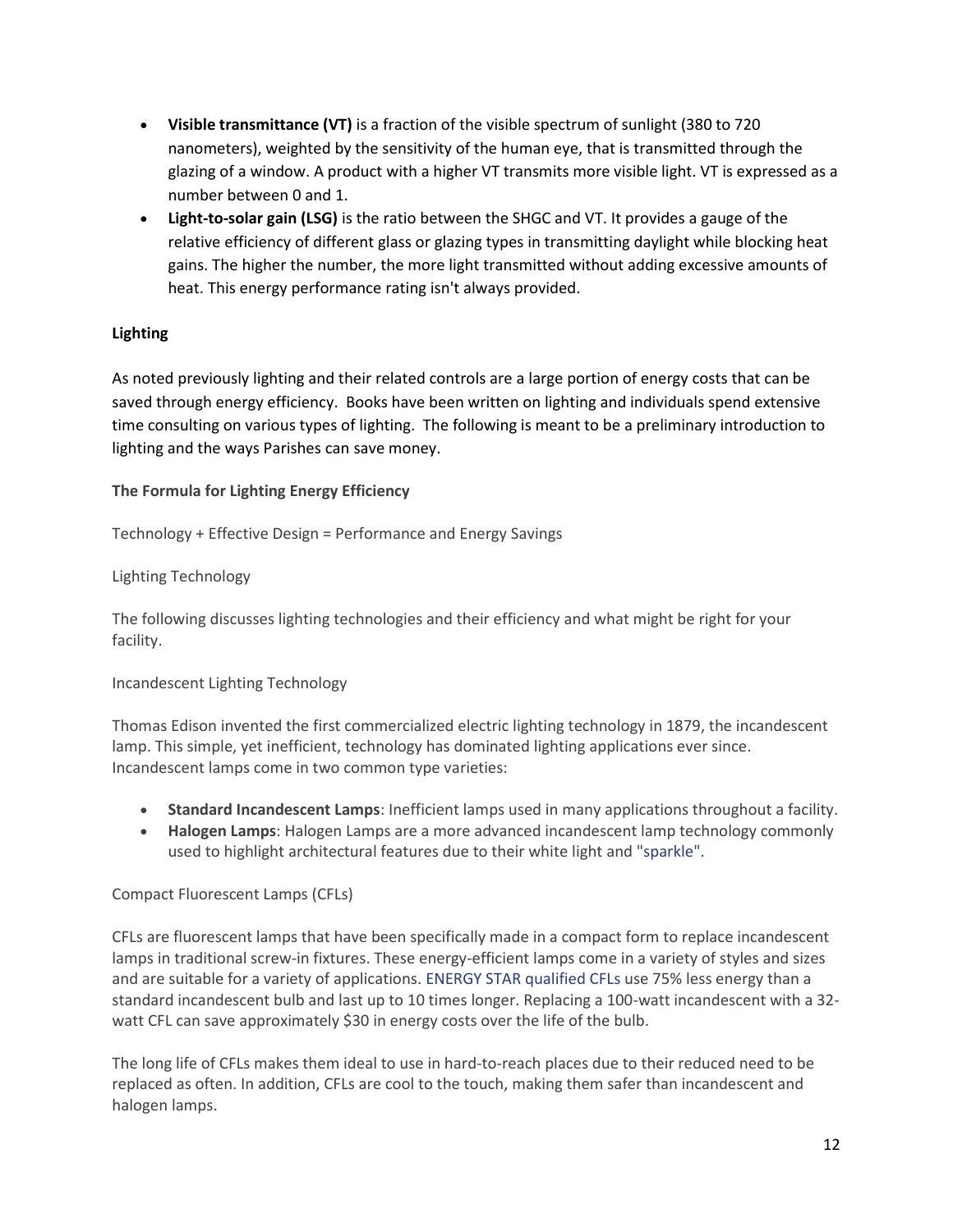#### Improved Halogen Systems

Many incandescent lamps can be replaced with halogen lamps for a gain in efficiency and service life. Many standard halogens (aside from some specialty applications) can be replaced with high performance "Infrared" (IR) halogen lamps. These lamps work by increasing the operating temperature of the halogen lamp, increasing efficiency. Though more efficient than other incandescent and halogen lamps, these lamps are still inferior in efficiency to fluorescent and HID lighting systems.

#### Fluorescent Lighting

Fluorescent lighting is the "standard" technology for lighting spaces such as offices and classrooms, and is up to four times more efficient than the incandescent lamp. However, older, obsolete fluorescent lighting systems can result in poor light quality and flicker. Advancements in fluorescent lighting systems have resulted in the introduction of new systems that provide improved energy efficiency, lighting quality, and design flexibility.

The primary components of standard fluorescent lighting systems are the ballast, which modifies incoming voltage and controls electrical current, and the lamp (bulb or tube), the source of artificial light.

Traditional Systems:

- **T12 Fluorescent Lamps**: One of the most common, but least efficient fluorescent systems. T12 lamps can be identified by their 1.5-inch diameter.
- **Magnetic Ballasts**: Magnetic ballasts are common and still used extensively today due to their low initial cost. However, these ballasts are considerably less efficient than new electronic ballast designs and are prone to flicker and humming (particularly as they age).

What energy-efficient technologies can replace T12 fluorescent lighting system?

**Energy-Efficient Fluorescent Lighting Systems**: These systems, using T8 (1" in diameter) and T5 (5/8" in diameter) lamps, offer improved efficiency, higher intensity, and potentially longer life due to reduced degradation in light output over time. T8 and T5 lighting systems are constantly increasing in flexibility and are now applicable to a variety of task and accent lighting applications, as well as general lighting of larger spaces

**Energy-Efficient Electronic Ballasts**: When specifying a fluorescent lighting system, always specify electronic ballasts. These ballasts provide near flicker-free operation while using up to 30% less energy than magnetic ballasts.

High-Intensity Discharge (HID) Lighting Systems

Due to their intensity, HID lighting systems are useful for lighting large areas from high ceilings, and range from 50 to 2,000 watts each. Older HID installations are often mercury vapor lamps, an extremely inefficient design. Like fluorescent lamps, HID systems have ballasts, and systems built before 1978 may contain potentially harmful substances such as PCBs (Polychlorinated biphenyls).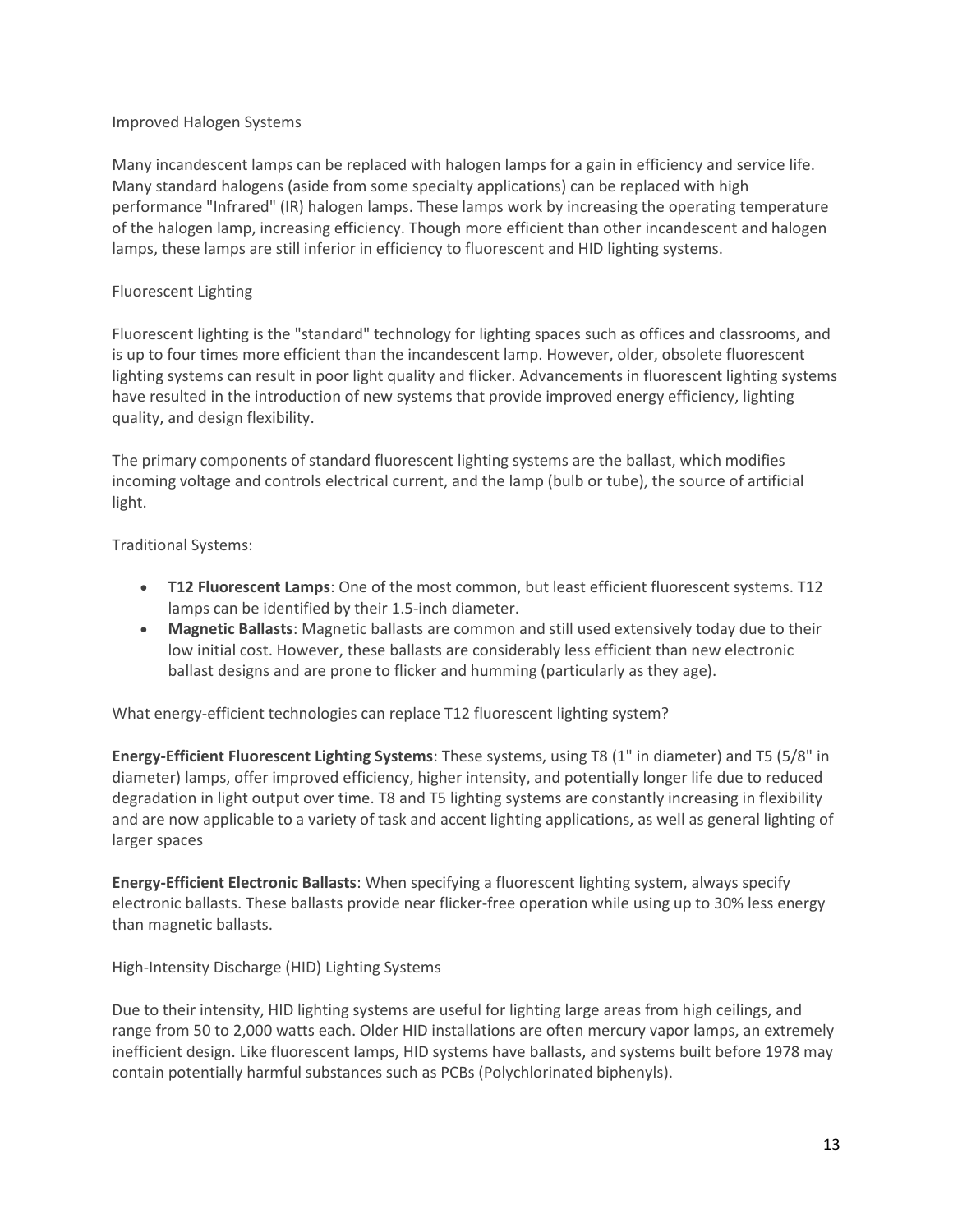#### Fixtures

Specifying an energy-efficient lighting technology, such as T8 or T5 fluorescent lamps and electronic ballasts, is a critical step to improving the energy efficiency of your facility. However, lighting is a system and depends on the quality of the fixture (the apparatus that contains the lamp), combined with the lamp, ballast and placement (the position of fixtures in a room, which affects the amount of usable light that is supplied).

Fixtures come in a wide variety of applications. Fixture selection may be guided by:

- Efficient technology
- Ceiling height
- Spacing
- Amount of glare
- Distribution of light
- Task plane height
- Desired light level
- Appearance

#### Lighting Controls

Controls are a key part of any lighting system. Common controls include:

- **Bi-level Switching**: Control of a lighting system in groups of fixtures or lamps, for example bilevel switching allows you to turn-half of the lights in a room off when full illumination is not required. Bi-level switching is commonly used in offices, conference rooms, and classrooms.
- **Dimmers**: Dimming lighting systems allow you to control the amount of light and save energy. Dimmers are available for fluorescent and incandescent systems. Daylight dimmers are special sensors that automatically dim room lights based on the amount of free and natural daylight available. Dimmers are commonly used in conference rooms, classrooms, restaurants, and libraries.
- **Occupancy Sensors**: These sensors detect the motion of room occupants, turning off lights in unoccupied areas and turning them back on when movement is detected. Occupancy sensors are commonly used in restrooms, classrooms, and warehouses.
- **Daylight Sensor (Photocells):** A common inefficiency of exterior lighting systems is a tendency to "dayburn." This is when lights are on during the day, wasting energy and money. This problem can be prevented by installing light-sensitive controls that turn the lights on and off automatically based on daylight, thus producing convenient energy savings. Timers can be used, but do not react to changing daylight conditions.

#### **LED Lighting**

In the last 20 years, light-emitting diode (LED) lamps have advanced from being indicators on consumer electronics, to an increasingly versatile and efficient lighting source. LED lighting has the potential to provide high efficiency, durability, and extremely long life.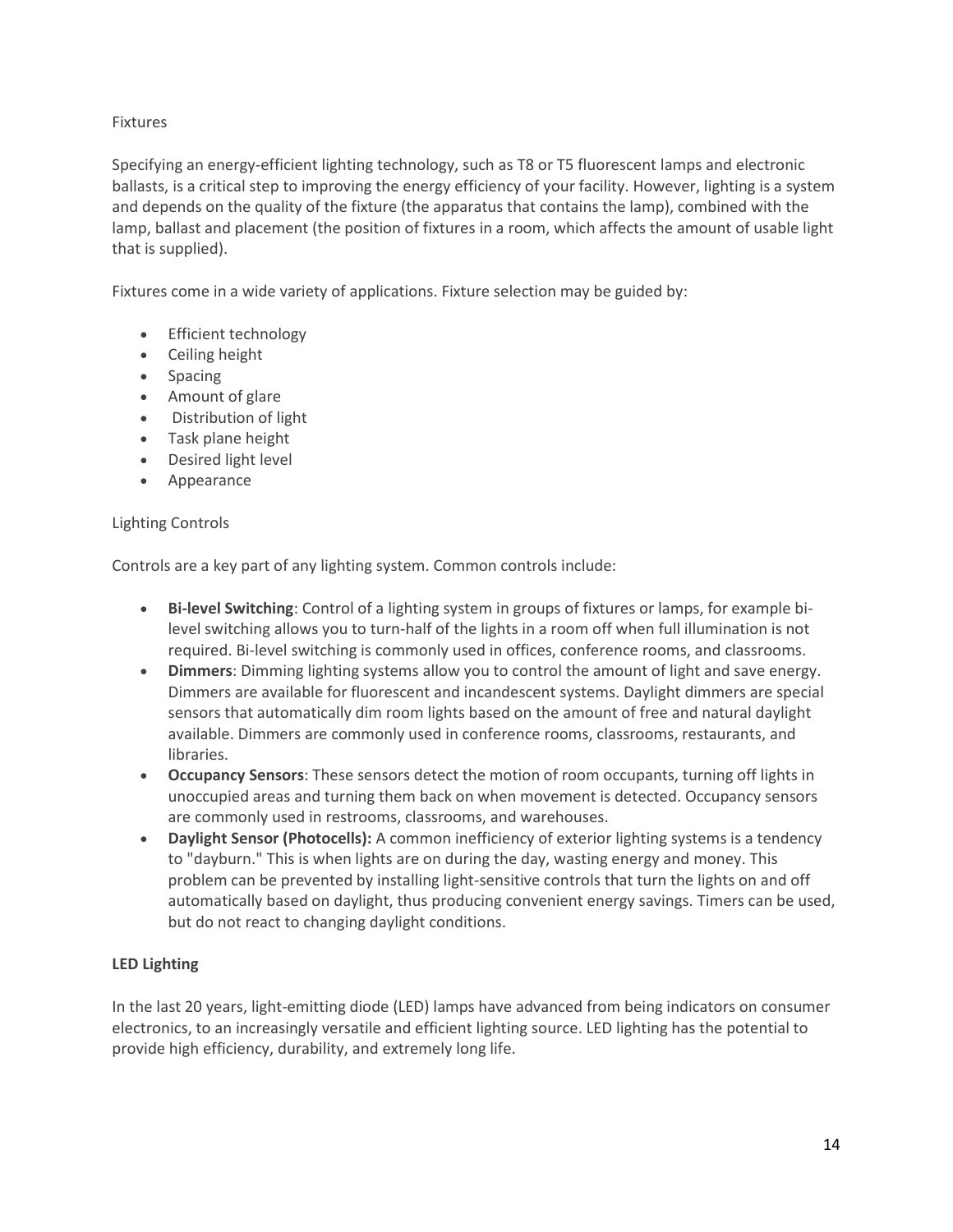#### **HVAC**

Heating, ventilation and air conditioning can be responsible for up to 46% of the use of the facility's power usage depending on location and the quality of the building envelope. Savings in the HVAC area can be divided into the following categories:

- a) The efficiency of the air conditioning and heating units
- b) The electronic controls that control the heating and air conditioning units
- c) The fan that circulates outside air through the building
- d) The integrity of the ducting that carries the warm air or cool air conditioned air

The efficiency of the air conditioning units as well as heating units decreases over time causing them to utilize more and more energy even though they are providing heating and cooling. The replacement of older, 10 years+, heating and cooling units will significantly lower energy costs. Newer units are normally smaller, are quieter and more efficient in their ability to produce cool air.

HVAC costs rise significantly when we heat or cool spaces that are not occupied. It is often just not practical for a parish administrator to attend to various thermostats throughout a church facility. The result is that the users of the facilities often forget to turn air conditioning or heating units off or down resulting in rooms being air conditioned or heated when they are not occupied. The installation of controls allows the parish administrator to control the system(s) allowing for heating and cooling when facilities are being utilized and for the thermostat to be adjusted appropriately when they are not from any smart phone or other smart/wifi device. Thermostats allow basic system trouble shooting from any remote device by the parish administrator which can reduce or eliminate costly service calls. Although not particularly expensive controls can quickly add significant value in the form of reduced electrical demand and corresponding energy bills.

A little know user of electrical power are the fans that circulate air throughout the building. A fan that is not properly controlled can be constantly on resulting in electrical usage that might not be necessarily needed or required. By insuring that the fans themselves are efficient and that they are properly controlled the cost of electric usage may be reduced.

The ducting is the piping that carries the hot or cold air to the appropriate room. If the ducting has leaks, then the facility is heating or cooling crawl space and not the desired areas. It is prudent to make sure that all ducting is intact to ensure that dollars spent on heating and cooling are resulting in warmer or cooler rooms as the case may be.

#### **Solar**

Once the property and its building systems are optimized in terms of energy efficiency then the final step is to install a renewable energy power plant on the property – solar. Solar has two distinct benefits to the facility. First, solar allows the Church to produce power for 20+ years at an economic rate. We have seen that in most commercial solar installations that the cost savings from the solar exceeds the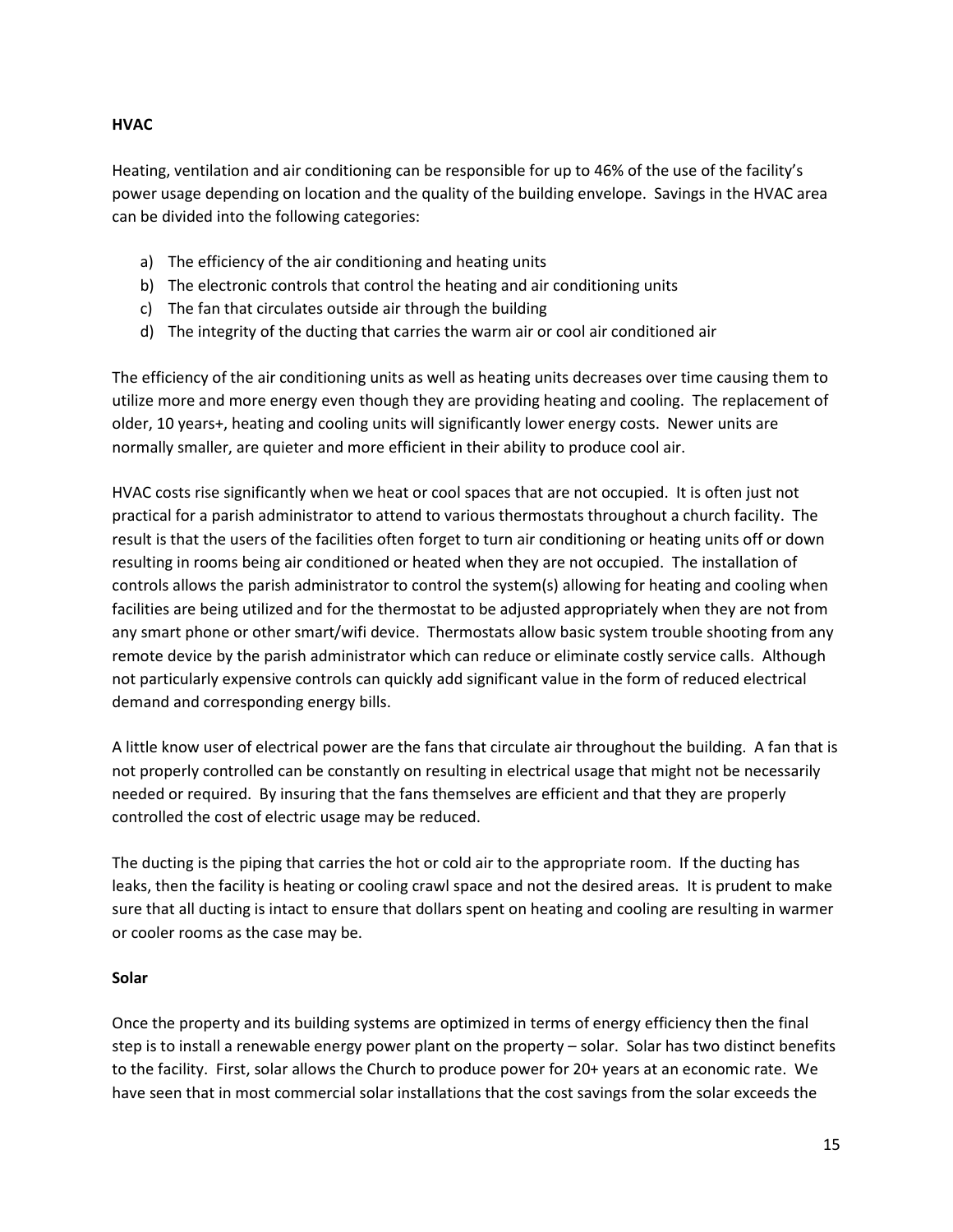cost of acquiring the system from day 1. The cost of the solar power plant also fixes the cost of electricity for the next 20+ years allowing the Church to avoid projected increases in electrical costs. The California Public Utility Commission projects that power cost increases will average 6% per annum for the conceivable future. The addition of solar allows the Church to avoid these increases saving money over the long term.

Just as important as the actual physical installation of the solar system is the ability of the Church to take advantage of various solar electric rates that reduce the cost of power. Depending on the amount of power used and the size of the solar system the Church can take advantage of utility rates associated with solar to further significantly reduce its cost of power.

#### **Batteries**

Normally a PV solar power installation is connected directly to the utility grid. As the system produces power the electricity goes into the grid. The Church draws power from the grid and is credited for the electricity produced by the solar installation. Should the grid go down in a brown out or blackout the Church would lose power even though its panels would still be producing electricity and sending it into the grid.

The addition of batteries to a PV solar system produces a micro grid where the power produced by the solar is used to recharge the batteries. Electricity from the batteries is used to power the Church and its facilities. Batteries bring two primary benefits to the Church. First, by installing batteries the Church can avoid demand charges charged by the electric utility. When lights, HVAC, etc. are initially turned on they create a surge in electrical demand. The grid must be able to accommodate the electrical surge created. The demand charge compensates the utility for having the capacity to handle the surge. The demand charge can be significant component of the overall electrical bill. By utilizing the electricity stored in its batteries the Church avoids the extra demand on the grid and the corresponding demand charge.

In times of natural disaster churches have always been places where people have congregated and received shelter. Should a church install solar and batteries it will become an oasis that will be able to serve the surrounding community in times of blackouts or brown outs. Since our society is completely dependent on power for refrigeration, cooking, communication, etc. the church would be a place where the community could congregate in times of problems with the electrical grid and be able to cook, eat and communicate with their loved ones.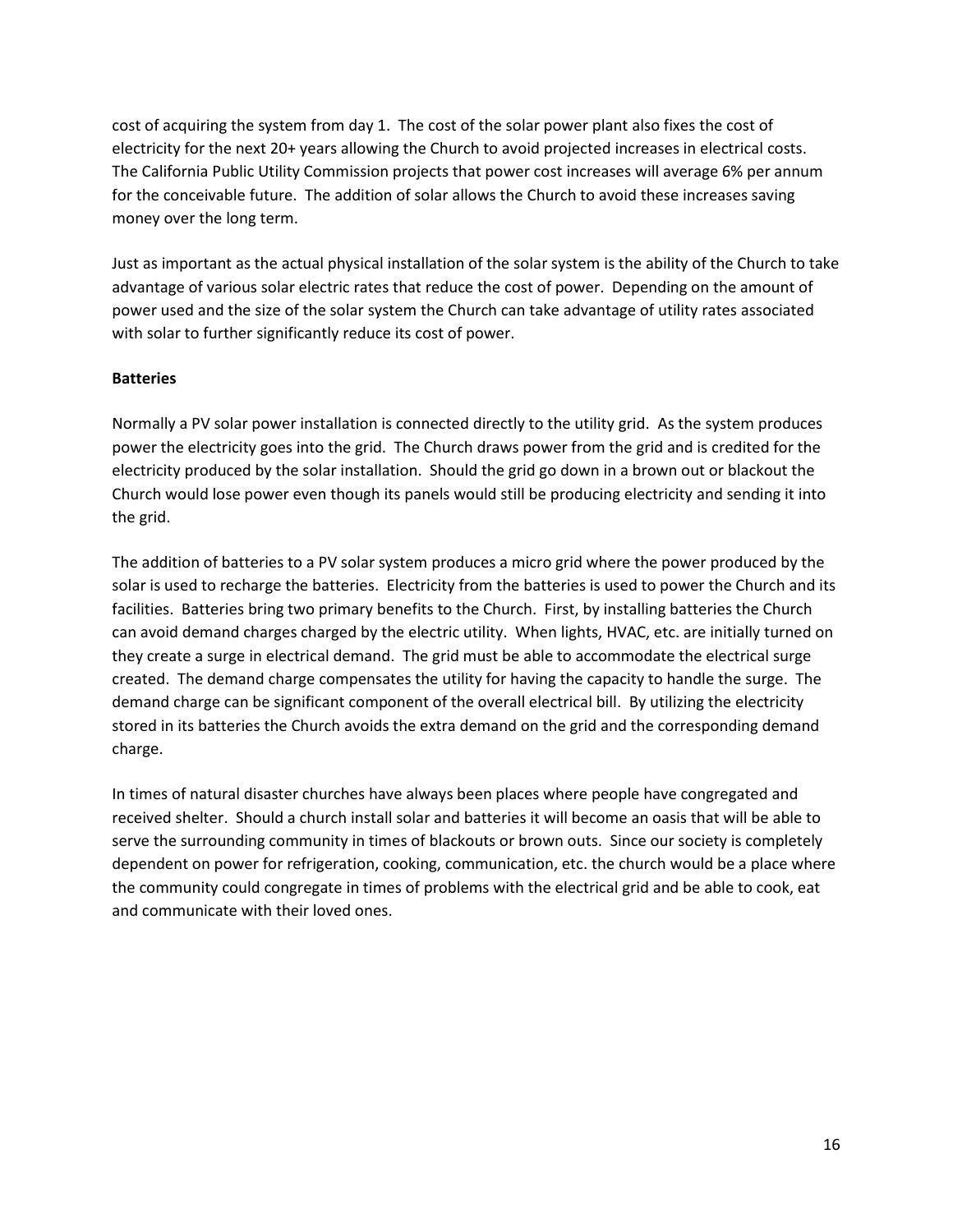#### **Financing**

Most churches suffer from too many worthwhile projects and too little funding. The installation of energy efficiency and renewable energy falls into this category. Reducing energy costs as well as protecting our environment is important but other needs often take precedence. The good news is that financing is available which will provide 100% financing for both the energy efficiency, solar and battery improvements.

There are federal tax credits associated with the solar and batteries. There are two types of federal tax credits: a) Investment tax credit, ("ITC"); and, b) MACRS depreciation. When calculating the profit or loss for a project for tax purposes depreciation is deducted as an expense from revenues to determine the taxable income. The ITC is deducted directly from the taxable income to determine the amount of tax to be paid.

The value of the ITC is roughly:

Solar 30% of the total cost of the system

Battery 10% of the total cost of the system

Since each Church is a not for profit entity this means that the tax benefits need to be sold to entities that have to pay federal income taxes. The primary buyers are major corporations as well as investor groups.

The following outlines the methods for financing energy efficiency and renewable energy as well as methods to take advantage of the tax benefits associated with solar and batteries.

#### Power Purchase Agreement ("PPA")

A solar Power Purchase Agreement (PPA) is similar to a loan or lease, in that American Renewable Capital, ("ARC"), (Please see the description of ARC under Financing providers.), finances the entire cost of the solar energy system, and is repaid via customer payments over 12-20 years. SDG&E customers typically can achieve a 15% - 25% lower rate with an ARC PPA, provided the property allows for a solar installation with limited shading.

A solar PPA is a service agreement, not a loan. This means that the financing payments look similar to a loan financing, with an important difference. Under a PPA, you pay for power actually produced.

Your selected solar installer will design a system that will generate a predictable amount of power each year, based on the electricity usage at your facility. Every facility is different – so the amount of power you need, the size of the solar system you need, and the financial savings will vary. ARC works with experienced local solar installers that will develop comprehensive solar recommendations *free of charge* for customers considering solar.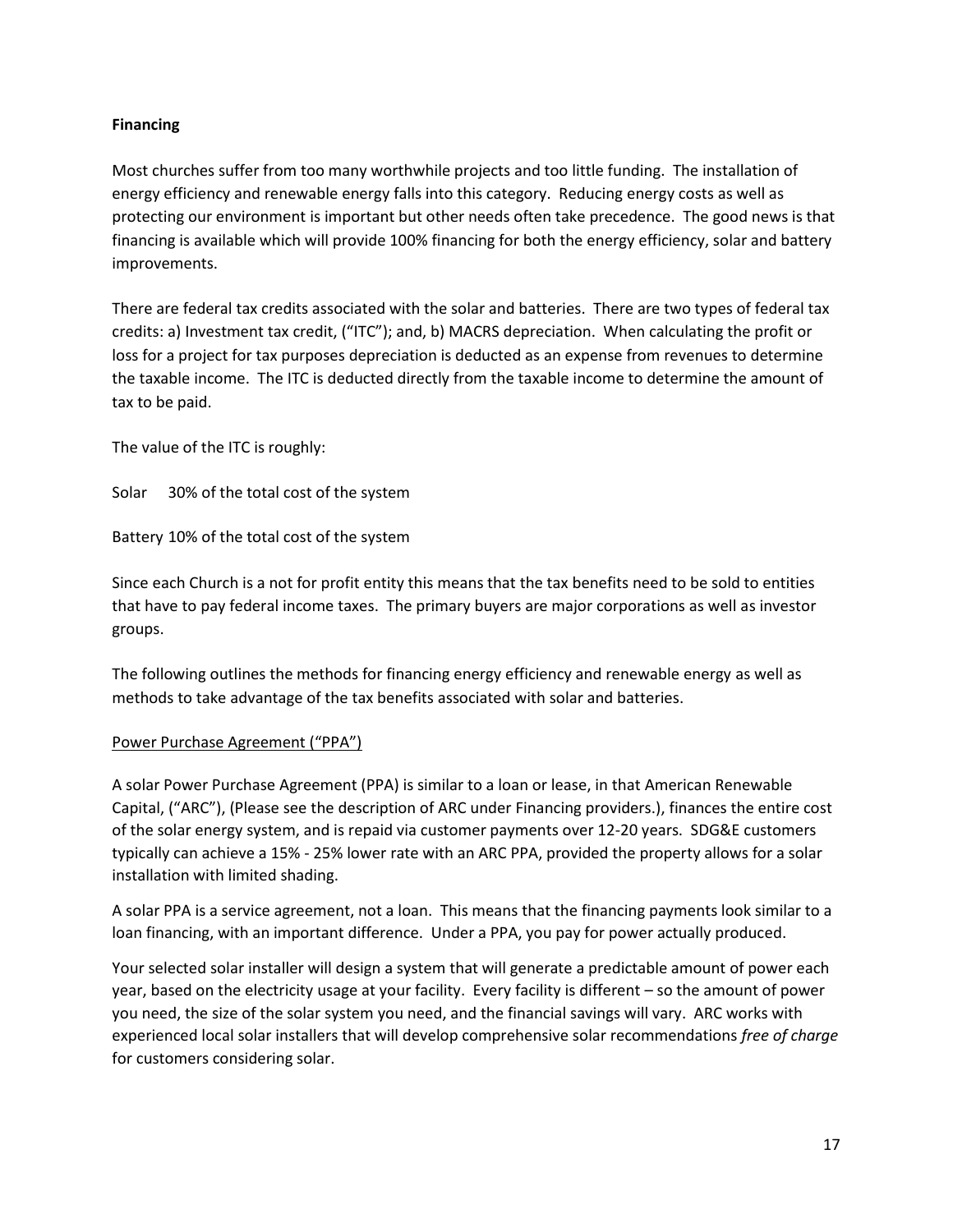The first step in the process to get a specific solar proposal to determine your potential renewable energy generation and financial savings is to ask a solar contractor for a no-cost feasibility study.

#### Property Assessed Clean Energy ("PACE")

PACE provides 100% financing for energy efficiency and renewable energy on commercial and industrial properties. Originally passed into law in 2008 in California PACE legislation has been passed in 32 separate states. PACE allows private lenders to finance approved energy efficiency and renewable energy projects on commercial and industrial properties. The law is written so broadly as to include almost every capital improvement that is not cosmetic. The financing is repaid via an assessment which appears on the property owner's property tax bill. The financing itself is in the form of a tax-exempt municipal bond that is backed by the assessment on the property.

Like conventional property taxes the PACE payments appear on the property tax bill which is paid in April and December of each year. Since the Church is a tax-exempt organization it will need to opt into the PACE tax assessment. This opt in process only exposes the Church to the PACE property tax assessment and not other types of property taxes.

PACE is able to finance 100% of all hard and soft costs associated with energy efficiency and renewable energy installations. This includes all engineering, construction, and financing costs associated with the project. The Church has no out of pocket costs associated with the PACE financing. The financing covers all energy efficiency improvements which includes: roof, HVAC, lighting, controls, motors, elevators, escalators, windows, curtain walls, etc. as well as water conservation. Renewable energy improvements covered include: wind, solar, co-gen as well as fuel cells. Almost every capital improvement, with the exception of cosmetic improvements, can be financed utilizing PACE.

Typical terms for PACE financing are as follows:

| Type of Financing: | In the form of a property tax assessment. Payment is made twice a year with<br>property taxes.                                                                                                                            |
|--------------------|---------------------------------------------------------------------------------------------------------------------------------------------------------------------------------------------------------------------------|
| Amount:            | There is no maximum subject to property credit analysis. PACE provides 100%<br>of all soft and hard costs associated with capital expenditures as well as all<br>financing costs. The minimum is approximately \$100,000. |
| Term:              | From 1 to 20 years. Most borrowers opt for 20 years which helps to lower the<br>annual payment.                                                                                                                           |
| Rate:              | Varies depending on the property but ranges between 4.5% to 5.0% for 20<br>years.                                                                                                                                         |
| Types of           |                                                                                                                                                                                                                           |
| Improvements:      | HVAC, lighting, controls, roof, motor, windows, curtain wall, solar, co-gen, etc.<br>as well as water conservation including toilets, irrigation, sinks, faucets, etc. and<br>seismic improvements.                       |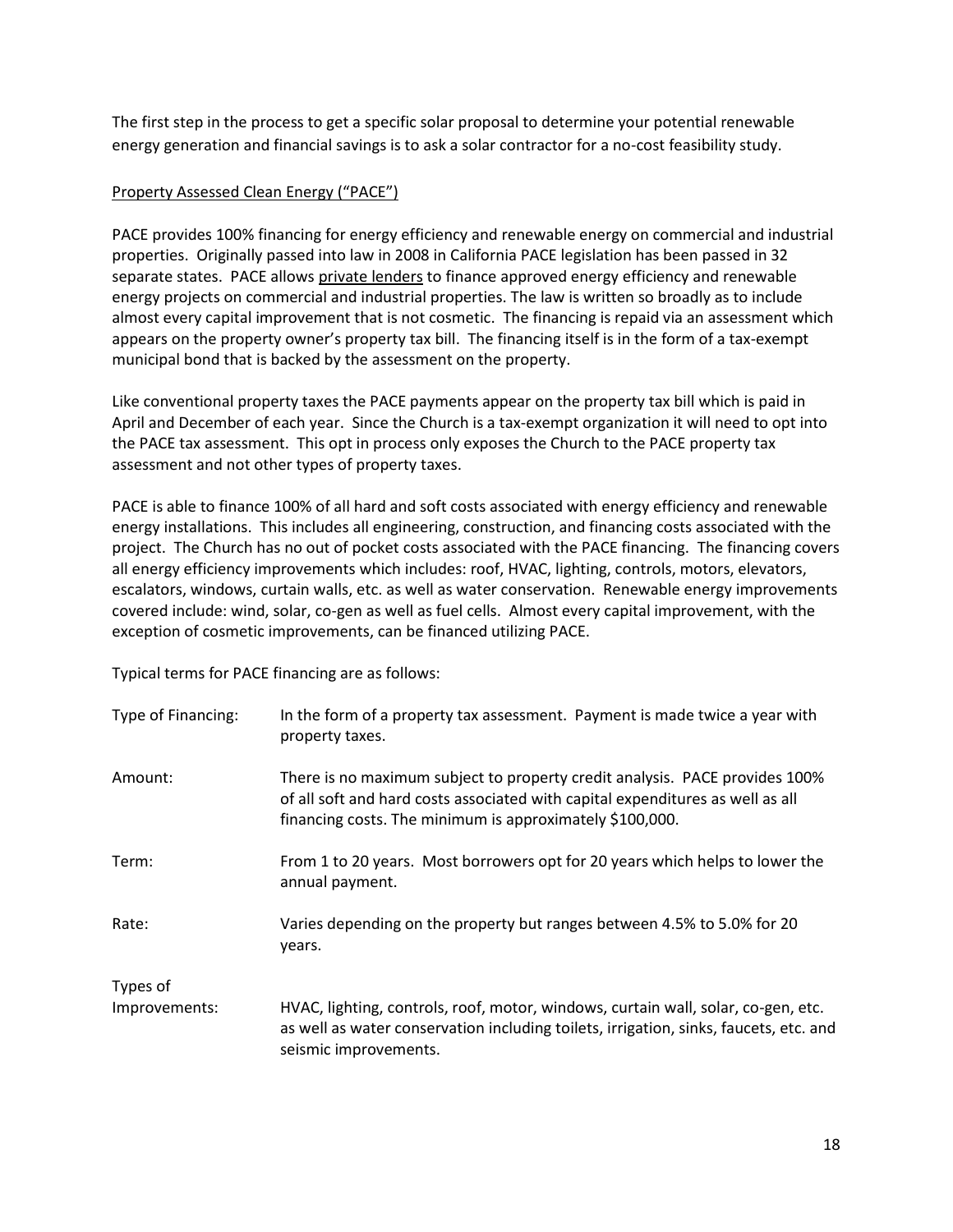| Refinance of Past<br>Capital |                                                                                                                                             |
|------------------------------|---------------------------------------------------------------------------------------------------------------------------------------------|
| Improvements:                | Improvements completed within the past 12-24 months can be refinanced<br>utilizing PACE.                                                    |
| Guaranty:                    | No guaranty is required. Financing is non-recourse.                                                                                         |
| Tax credits,                 |                                                                                                                                             |
| Utility incentives:          | All are for the account of the property owner.                                                                                              |
| Credit Criteria:             | a) The sum of existing mortgage debt + PACE financing < 80% of the value of<br>property.<br>b) No default on property taxes in past 5 years |
|                              | c) No bankruptcy in past 5 years                                                                                                            |
| Sale of Property:            | PACE transfers with sale of property; no prepayment or approval of buyer of the<br>property is required.                                    |
| Mortgage Lender              |                                                                                                                                             |
| Consent:                     | Consent of the mortgage holders is required. Structured Finance obtains the<br>mortgage lender consent to PACE.                             |
| Prepayment:                  | Yield maintenance is standard. There are alternatives available.                                                                            |

Since PACE financing is in the form of a property tax assessment PACE financing is senior to all private liens including any mortgage secured financing. Almost all PACE financing providers require any existing mortgage lender provide a written acknowledgement of the PACE financing prior to the closing of the PACE financing. (Lender consent) To date every major bank including Chase, Citibank, Bank of America, Wells Fargo and many other regional banks have provided their written acknowledgement. Normally the provider of the PACE financing facilitates the signing of the lender acknowledgement.

PACE financing in and of itself does not take advantage of the tax credits associated with the purchase of solar and batteries. Normally PACE is combined with a PPA in order to reduce the amount of the PACE financing and take advantage of the tax credits.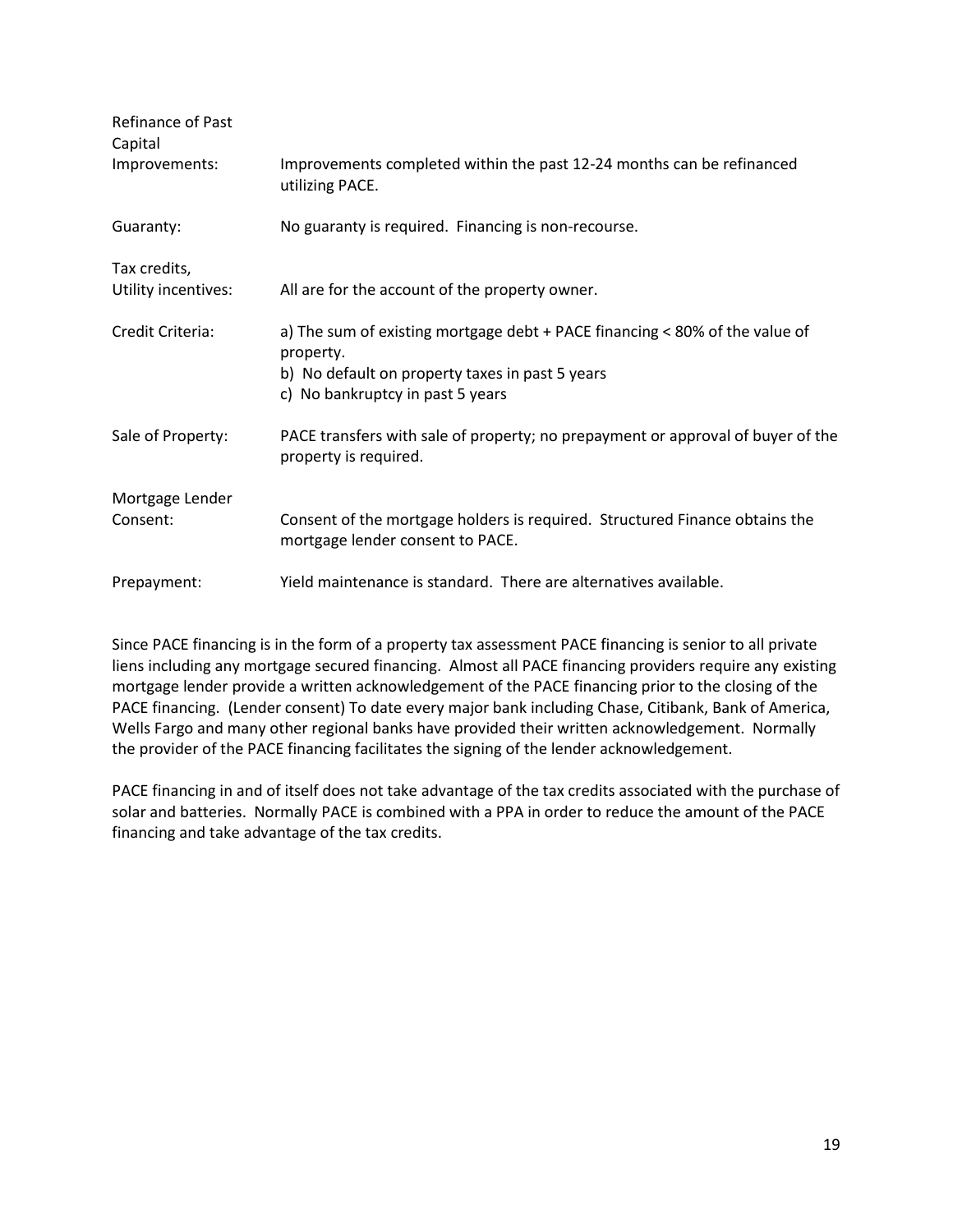#### **Conclusion – What if we do nothing?**

The following chart illustrates the cost of electricity to the Church over the next 30 years assuming that the cost of electricity escalates 3% per annum. (Please note that the California Public Utility Commission utilizes 6% per annum.)

A \$2,000 per month electric bill will cost \$1.14 million over the 30-year term.

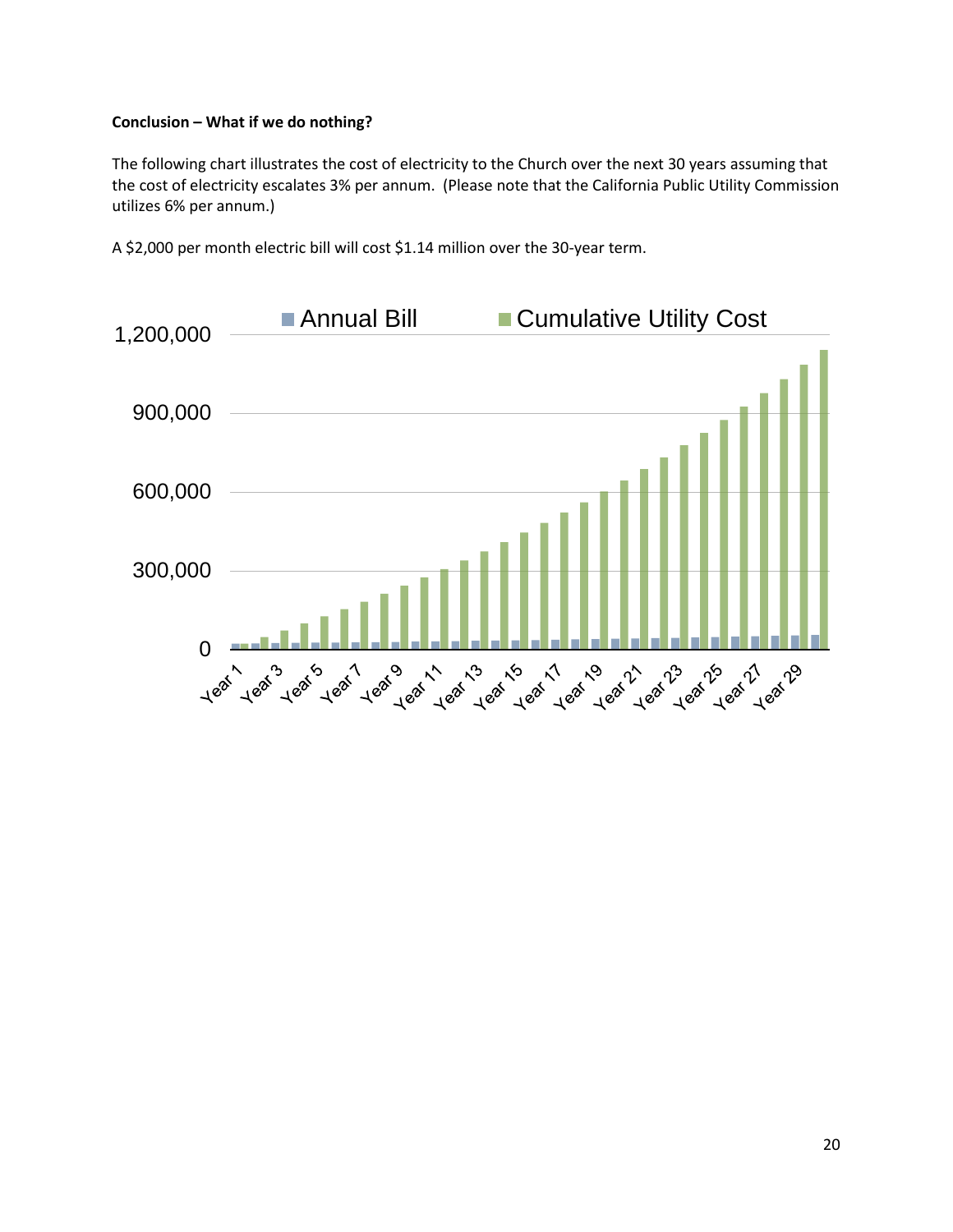If the parish adds solar the cost of energy is fixed for the next 30 years as the following chart illustrates.

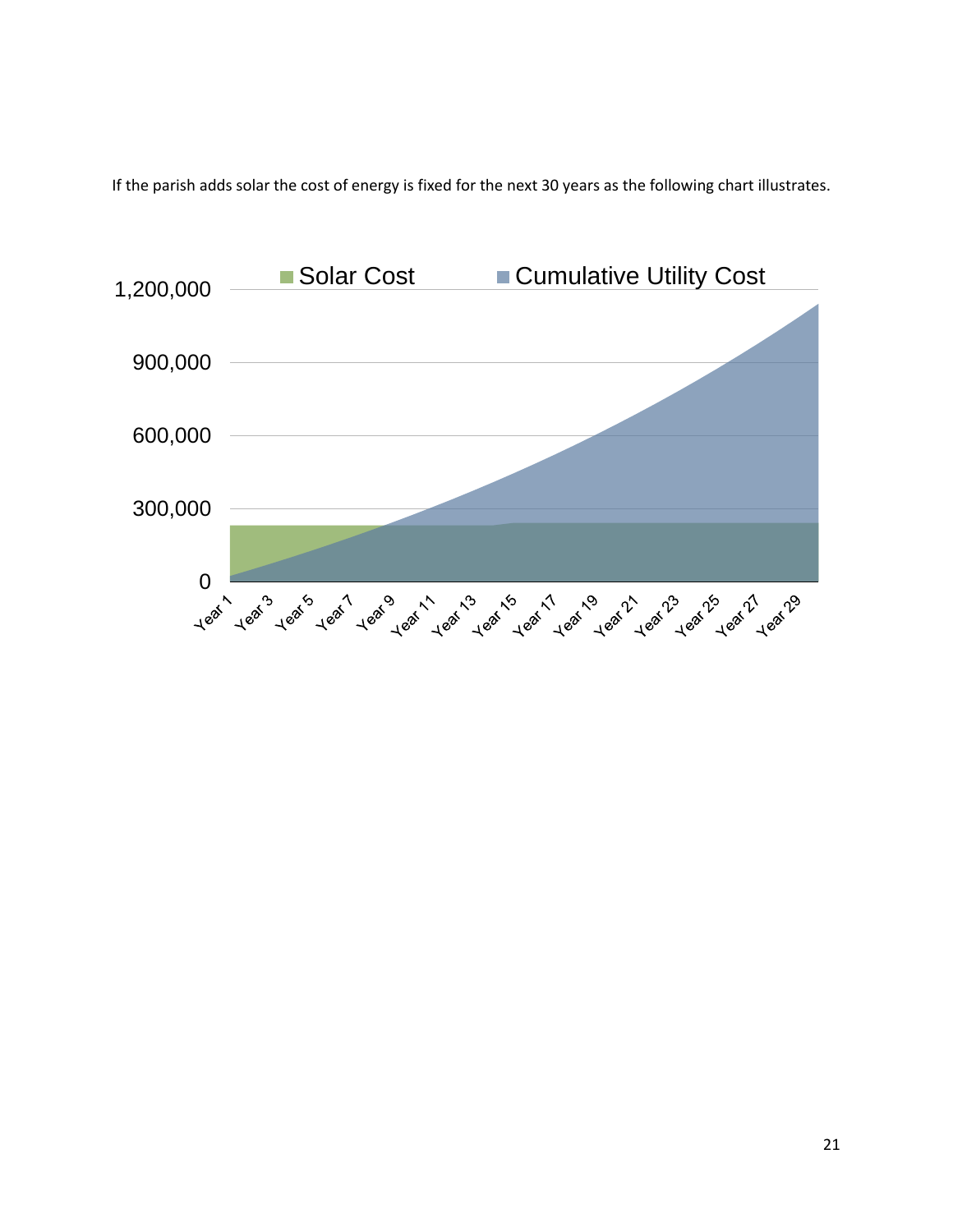The following chart shows the cost of electric utility expense versus the cost of obtaining 100% financing utilizing the PACE financing approach. This chart does not contemplate the sale of the tax credits associated with the solar project which would further reduce the solar cost.



The question whether to go forward with the installation of energy efficiency and renewable energy on our facilities is more than doing the right thing for the world and our environment. It allows us to set an example to others and to our congregations that we will do our best to preserve the resources that we have been given. More importantly it helps to insure economically that each Church will be a house of worship for years to come.

> That it may please thee to give and preserve to our use the bountiful fruits of the earth, so that in due time all may enjoy them, *We beseech thee to hear us, good Lord.*

> > The Great Litany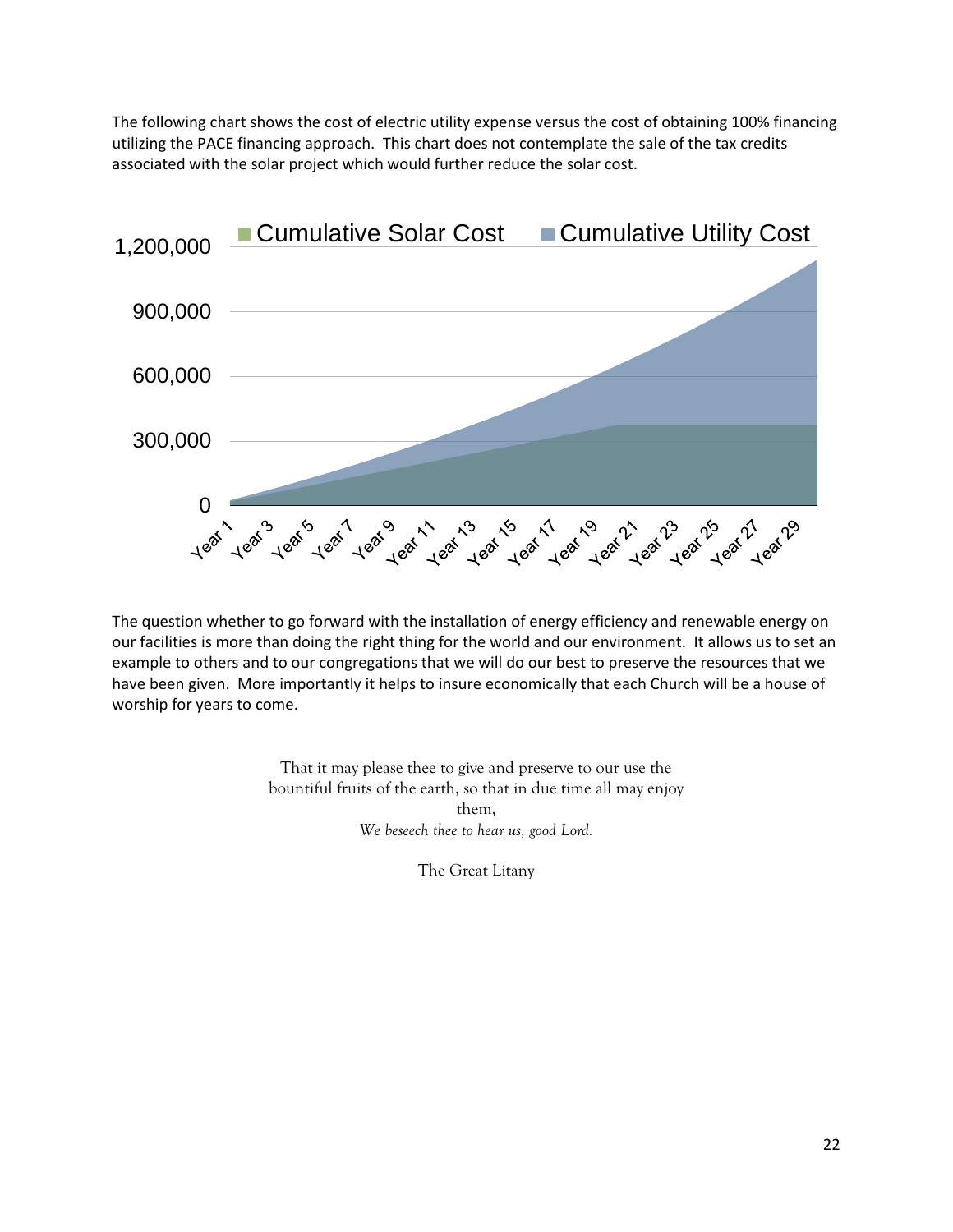## **Appendix**

## **Description and Contact Information for Contractors**

#### **Energy Audit**

#### Energy Independence Group

Energy Independence Group is committed to serving new and existing building owners and management, in their approach to net zero performance through energy and resource management, by providing the highest quality services and products available. We are committed to helping save energy, lower operating costs, increasing asset value and net operating income through innovative, state-of-theart technologies along with unparalleled industry expertise. Energy Independence Group is the one-stop resource – the convergence of technology, labor, finance and highly skilled professionals in custom energy sustainable practices.

Contact Information:

Dennis Thurman Chief Vertical Officer Mobile: (310) 387-1949 [dthurman@energyindependencegroup.com](mailto:dthurman@energyindependencegroup.com)

Website: http://www.energyindependencegroup.com/

#### EMCOR Service/MESA Energy Systems

EMCOR provides energy audit services as well as HVAC contracting. Please see the description of EMCOR below.

#### **HVAC**

#### EMCOR Service/MESA Energy Systems, A Provider You Can Trust in HVAC and Energy Efficiency.

For over 30 years, EMCOR Services Mesa Energy Systems (Mesa) has provided its clients with high-quality mechanical, commercial HVAC, and building automation consulting and services. As commercial HVAC contractors with the knowledge and experience to also provide commercial refrigeration repair and chiller services, the Mesa team of specialists is ready to take on virtually any energy challenge that arises.

Using the latest equipment in advanced, state-of-the-art, diagnostic and automated control technologies, we are able to minimize the cost of operating your building environment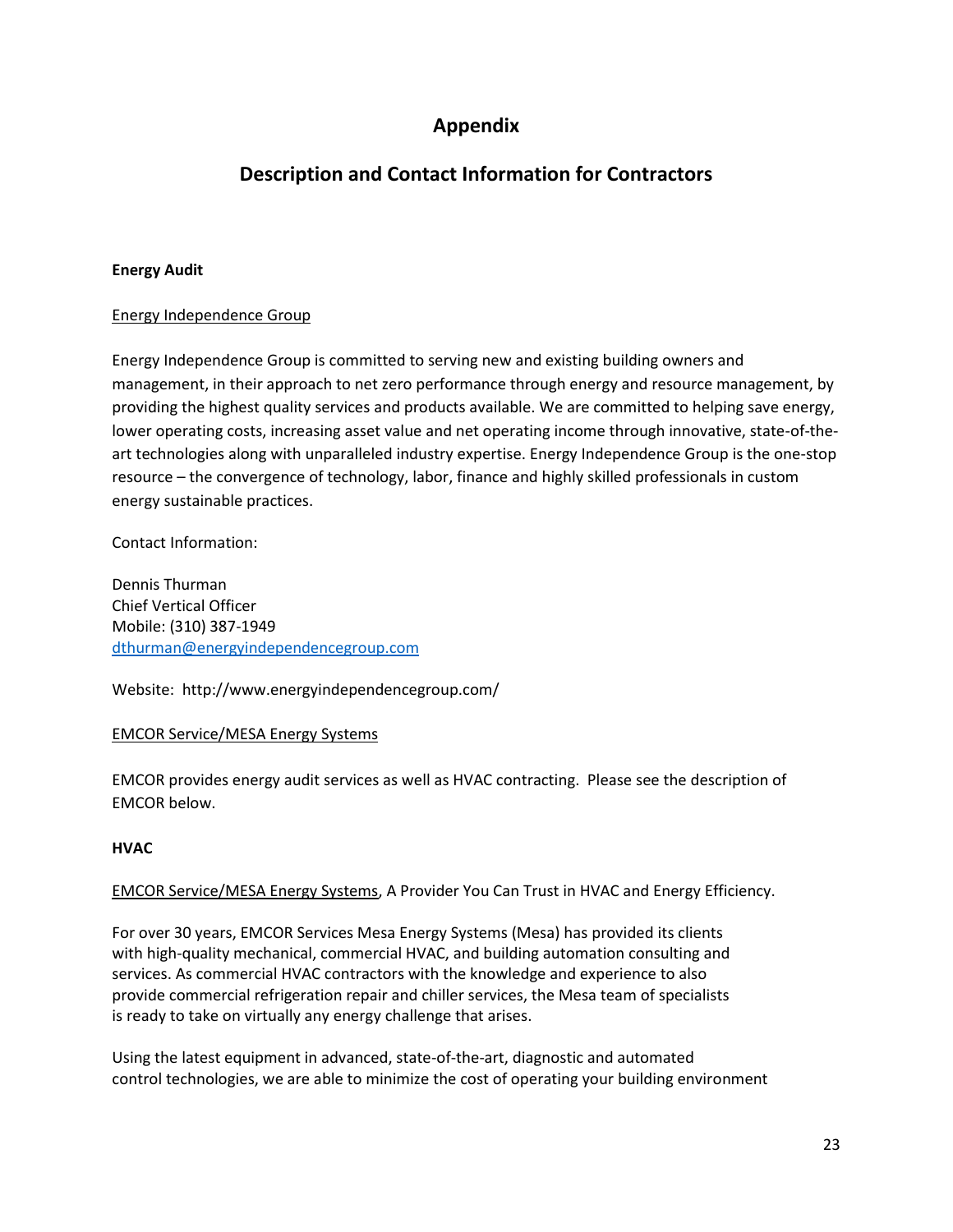without sacrificing occupant comfort. Our business is built on a tradition of innovation and is marked by principles of integrity, quality, functionality and dependability.

EMCOR Service/MESA Energy Systems is a division of the EMCOR Group which is a Fortune 500 company based in Norwalk, CT. EMCOR provides mechanical and electrical construction, industrial and energy infrastructure, and facilities services to a broad range of commercial, industrial, utility and institutional customers.

Contact Information:

Mr. James Miller Director of Sales – Southern California Office: (949) 460-4675 Mobile: (949) 254-3425 [james\\_miller@emcorgroup.com](mailto:james_miller@emcorgroup.com)

Web site: http://www.mesaenergy.com/

#### **Solar / Battery**

#### KRC Enterprises, Inc.

KRC Enterprises, Inc. has evolved as a leader in photovoltaic installations since its founding as K. Roberts Company in 1982. KRC holds both a C-10 Electrical and B-1 General California Contractor's License. Originally specializing in commercial and industrial electrical, the company quickly expanded to include the construction of commercial, industrial and residential buildings from the ground up. In 1989, the company expanded further to form Pacific Utility, an electrical and cable company, specializing in placing and repairing both aerial and underground cables, aerial and underground power supplies and pulling and activating cable for over 100 miles of forced moves. Pacific Utility has maintained long-term contracts with such companies as AT&T, Comcast, and Media One, to name a few.

In 2002, KRC completed its first photovoltaic system, a 450-kilowatt crystalline system located in Los Angeles, California. Since that time KRC Enterprises, Inc. has become a leader in the photovoltaic industry, constantly exploring new ways to provide effective renewable energy and streamline the installation process. We have thousands of hours of experience with the design, construction, implementation and maintenance of photovoltaic solar systems. We also have extensive experience with design and installation of batteries and Advanced Energy Storage technologies.

KRC Enterprises, Inc. has installed in excess of 30 megawatts of systems located in California, Arizona, Nevada, Oregon, Washington, New Mexico, Massachusetts, Connecticut, Boston, Virginia, New Jersey, New York, Maryland, Hawaii, Japan, Guam and Canada. It is our diversity of experience that gives KRC Enterprises the know how to deliver solar solutions that stand the test of time. We believe solar is the path to renewable energy independence.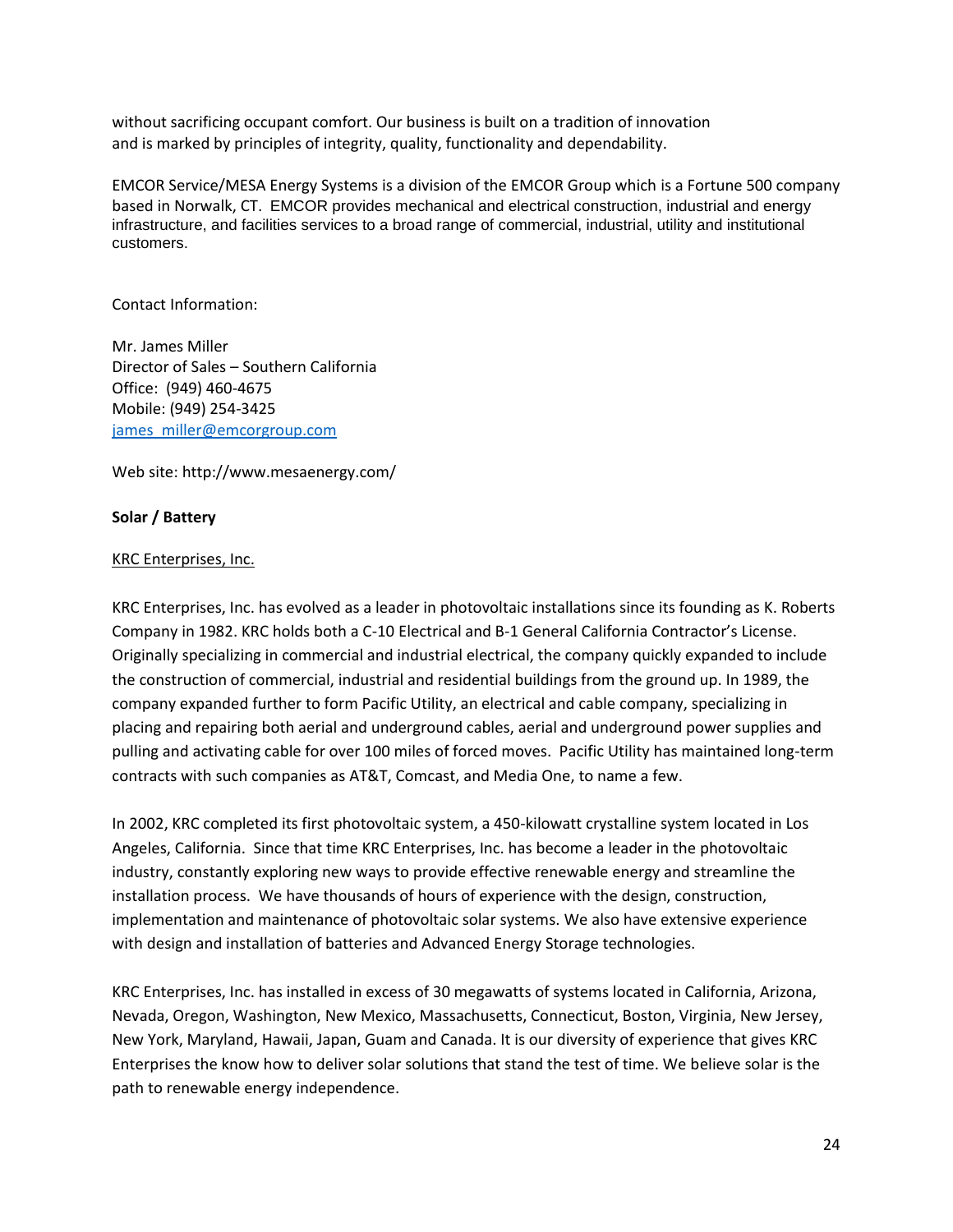While every solar system is different, the need to install a well-engineered system designed to stand the test of time is always our priority. Among those clients that have trusted KRC with their Photovoltaic projects include:

> Frito-Lay Coca-Cola Fresh and Easy **U.S. Air Force**  Harvard University Veg-Fresh Farms Coast Hills Church **IKEA** San Diego Unified School District Kellogg Garden Products Sempra Energy **Luke Air Force Base**

Contact Information:

Dave Johnson Office: (949) 500-3542 [djohnson@krcsolar.com](mailto:djohnson@krcsolar.com)

Web site: [www.krcsolar.com](http://www.krcsolar.com/)

#### Revsolar

#### Our Vision

Revsolar was founded in 2013 by the executive team of Brett Jarman, Josh Held, and Linsey Charlton. Together, this team has wide-ranging experience developing and constructing over 20 Megawatts of commercial and residential solar in the Arizona and California markets. Revsolar's vision is to change the way people power their lives, and our mission is to provide our customers consistent, proactive, and innovative solutions for deploying more affordable and sustainable energy systems.

#### Why Revsolar?

The development of the perfect solar energy solution for a business is a difficult task that requires an expert level of understating of many detailed components. Complex utility rate structures, tax laws, financing options, material options, and installation methods all greatly impact the value a solar project will have for its end user. Working with the highly experienced development and construction professionals at Revsolar ensures you are optimizing the return on your investment into solar energy.

#### Our turnkey service includes:

- Detailed pre-solar utility consumption analysis
- Value engineered system design tailored to your needs
- Tax Benefit Analysis
- Comprehensive Financial Benefits Detail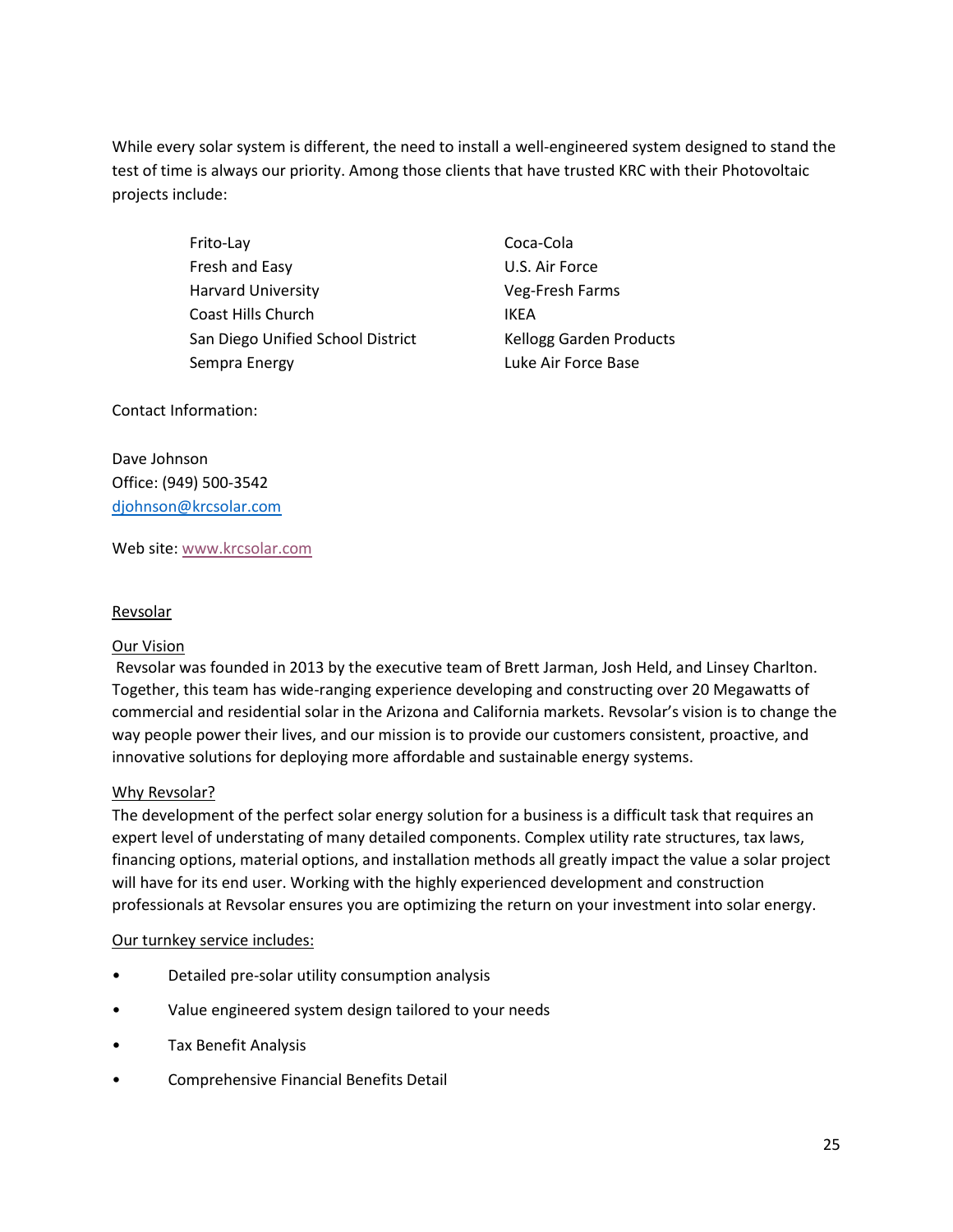- Financing Options if required
- Permitting, AHJ submittals, interconnect & rebate applications
- System installation and warranty
- System commissioning
- System production monitoring

#### Development Team

Our project development team is highly trained, experienced, and committed to working with your management and facilities team. We focus on delivering the perfect solar energy solution for your business. Our personalized customer service starts in the design and contracting phase, to the installation, and continues throughout the life of your system.

#### Engineering and Design

Revsolar project developers and energy experts are trained to work with our engineers to create custom designed systems that perform according to your individual needs. Our specialized talents and team collaboration allow us to achieve what other solar companies say can't be done. If you are looking to shave peak tier prices or provide 100% of your energy needs from the sun, or anything in between, we will listen to your design concerns and make sure you have all the information necessary to make an informed decision.

#### Finance Options

We are licensed to provide PPAs, Leases and every variety of purchase financing. We will model each one for you financially and let you make the choice that best fits your business goals. Each and every piece of the finance puzzle is disclosed and communicated clearly.

#### Our Partners

At Revsolar, we have built strong relationships with our dealers and suppliers. What this means for our customers is the best quality components at the best available pricing, delivered on time. We can offer our customers a wide range of referrals including trusted roofing companies and construction services.

Contact Information:

Rex Wilson Mobile: (760) 994-0236 [rex@revsolar.net](mailto:rex@revsolar.net)

Web site: [www.revsolar.net](http://www.revsolar.net/)

#### Solar Optimum

At Solar Optimum, we are believers. We believe in the preservation of the Earth's natural resources and consider them a priceless, precious gift of Creation.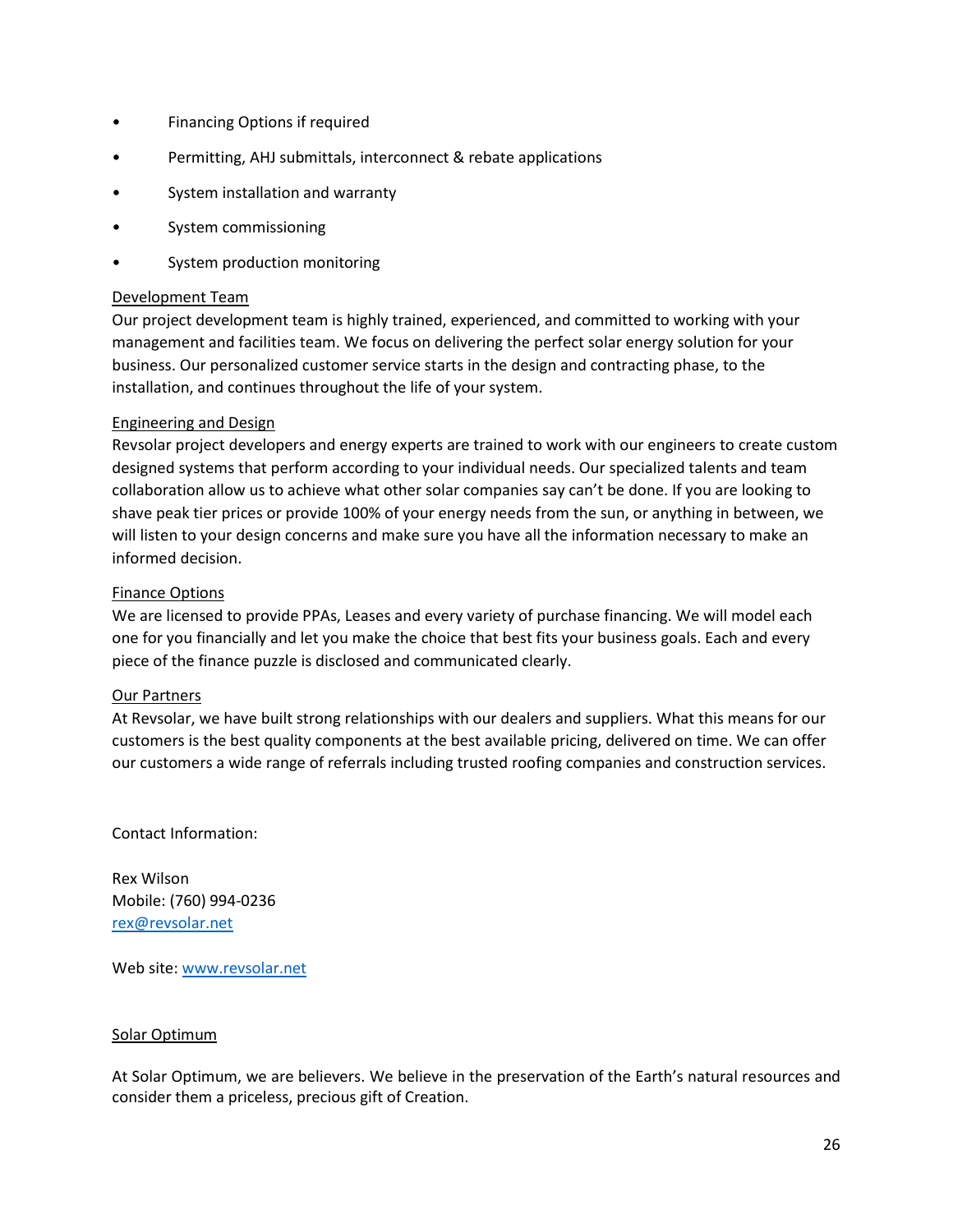For nearly a decade, Solar Optimum has lead the clean-energy charge, transforming into one of the most dedicated and proven teams in the solar-power industry. Our business experience, combined with the tremendous value we place on each customer, puts us one step ahead of the competition.

Solar Optimum is made up of experts and professionals who are passionate about protecting the environment with the latest technologies as well as offering "energy peace of mind" to our customers.

LOCAL EXPERTS. REAL RELATIONSHIPS. HONEST TALK.

Contact Information:

Bill McNeese Mobile: (760) 707-8313 [bill@solaroptimum.com](mailto:bill@solaroptimum.com)

Web site: [www.SolarOptimum.com](http://www.solaroptimum.com/)

#### **Financing**

**PPA** 

#### American Renewable Capital

#### **Expertise in Solar Project Financing for Houses of Worship**

Who we are: American Renewable Capital (ARC) specializes in financing solar projects for houses of worship and non-profit customers. ARC has financed over 60 projects across 6 states since 2010.

What we do: ARC finances solar projects ranging from \$100,000 to over \$3 million. ARC has a deep capital base, enabling us to offer our customers cost-effective solar financing solutions.

Experience & Execution: ARC has extensive experience financing solar for churches and houses of worship. We understand the financial statements, operations, and administrative structures that enable us to quickly review, underwrite, and finance house of worship customers. ARC's financial resources enable it to underwrite and commence financing in days, rather than months. ARC also finances private schools, assisted living, healthcare, community service organizations, fire departments, and other nonprofit customers looking to achieve sustainability goals and financial benefits from solar energy.

ARC provided PPA financing to St. Timothy's Episcopal Church in San Diego for their solar project.

Contact Information: